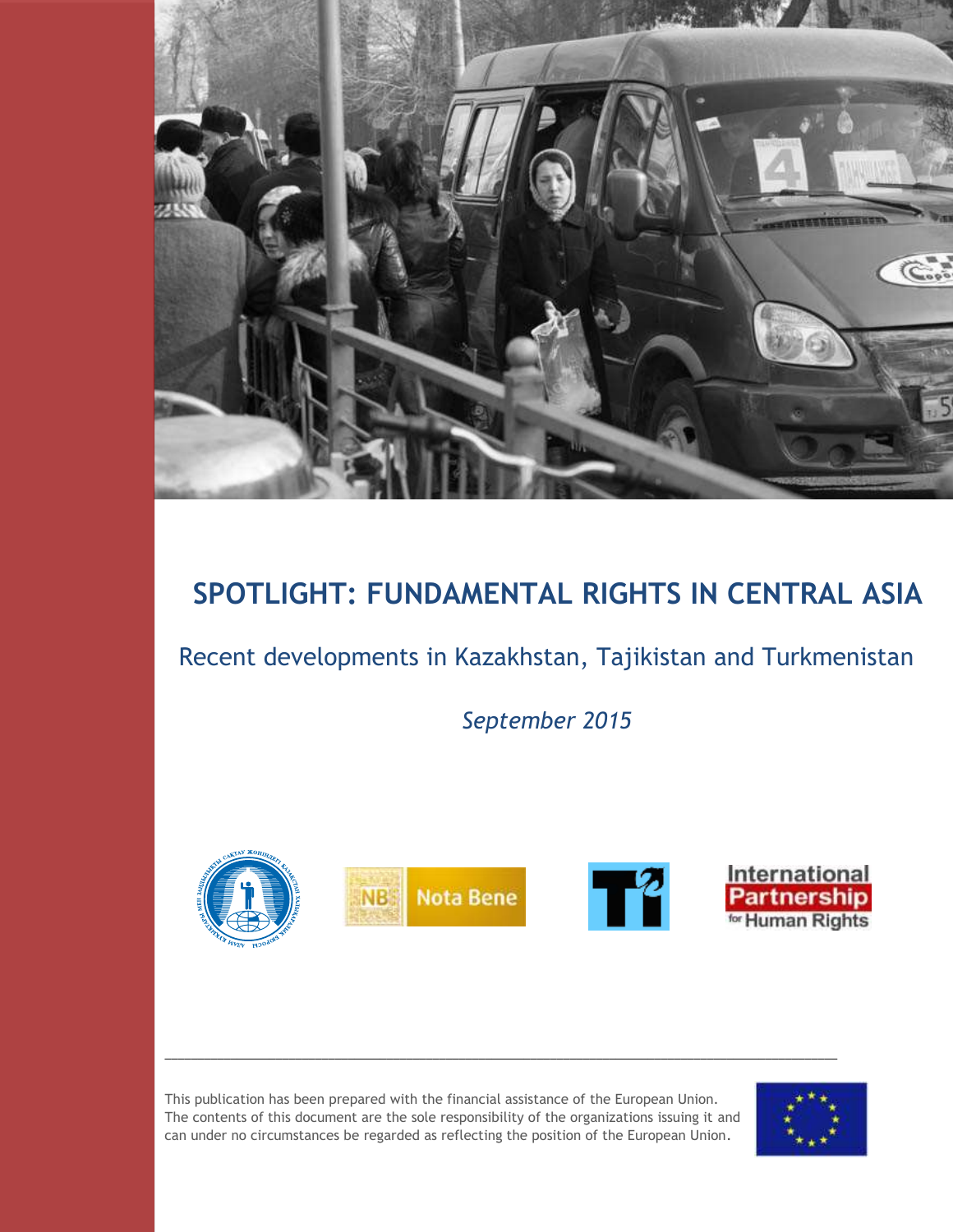This document provides an overview of recent developments concerning freedom of expression and the media; freedom of association and assembly; as well as access to justice, non-discrimination and the protection of vulnerable groups in Kazakhstan, Tajikistan and Turkmenistan. It is based on the findings of monitoring conducted by Kazakhstan International Bureau for Human Rights and Rule of Law (KIBHR), Nota Bene (Tajikistan) and Turkmen Initiative for Human Rights (TIHR, based in exile in Austria) in their respective countries in May 2015 to August 2015. International Partnership for Human Rights (IPHR, Belgium) has conducted additional research and prepared the document together with the three partner organizations within the framework of the project "A Transnational Civil Society Coalition in Support of Fundamental Rights in Central Asia".

**Contacts:**

Kazakhstan International Bureau for Human Rights and Rule of Law (KIBHR) www.bureau.kz

Nota Bene www.notabene.tj

Turkmen Initiative for Human Rights (TIHR) www.chrono-tm.org

International Partnership for Human Rights (IPHR) www.IPHRonline.org

**Cover photo:** [Photo](https://www.flickr.com/photos/sunriseodyssey/15949459897/) by sunriseOdyssey / [CC BY](http://creativecommons.org/licenses/by/2.0/) / Desaturated from original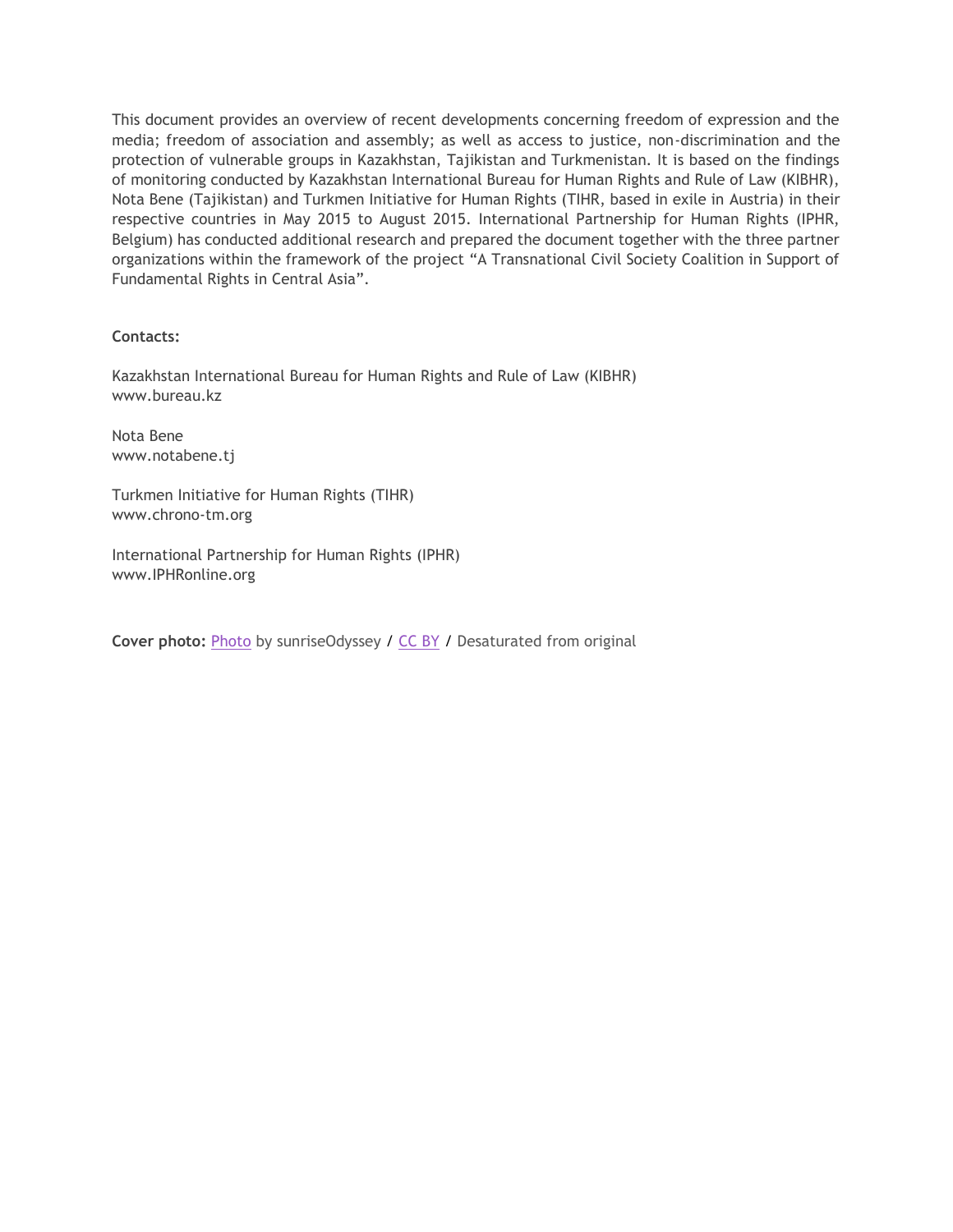# Contents

| Access to justice, non-discrimination and the protection of vulnerable groups  8  |
|-----------------------------------------------------------------------------------|
|                                                                                   |
|                                                                                   |
|                                                                                   |
|                                                                                   |
| Access to justice, non-discrimination and the protection of vulnerable groups  15 |
|                                                                                   |
|                                                                                   |
|                                                                                   |
|                                                                                   |
| Access to justice, non-discrimination and the protection of vulnerable groups  20 |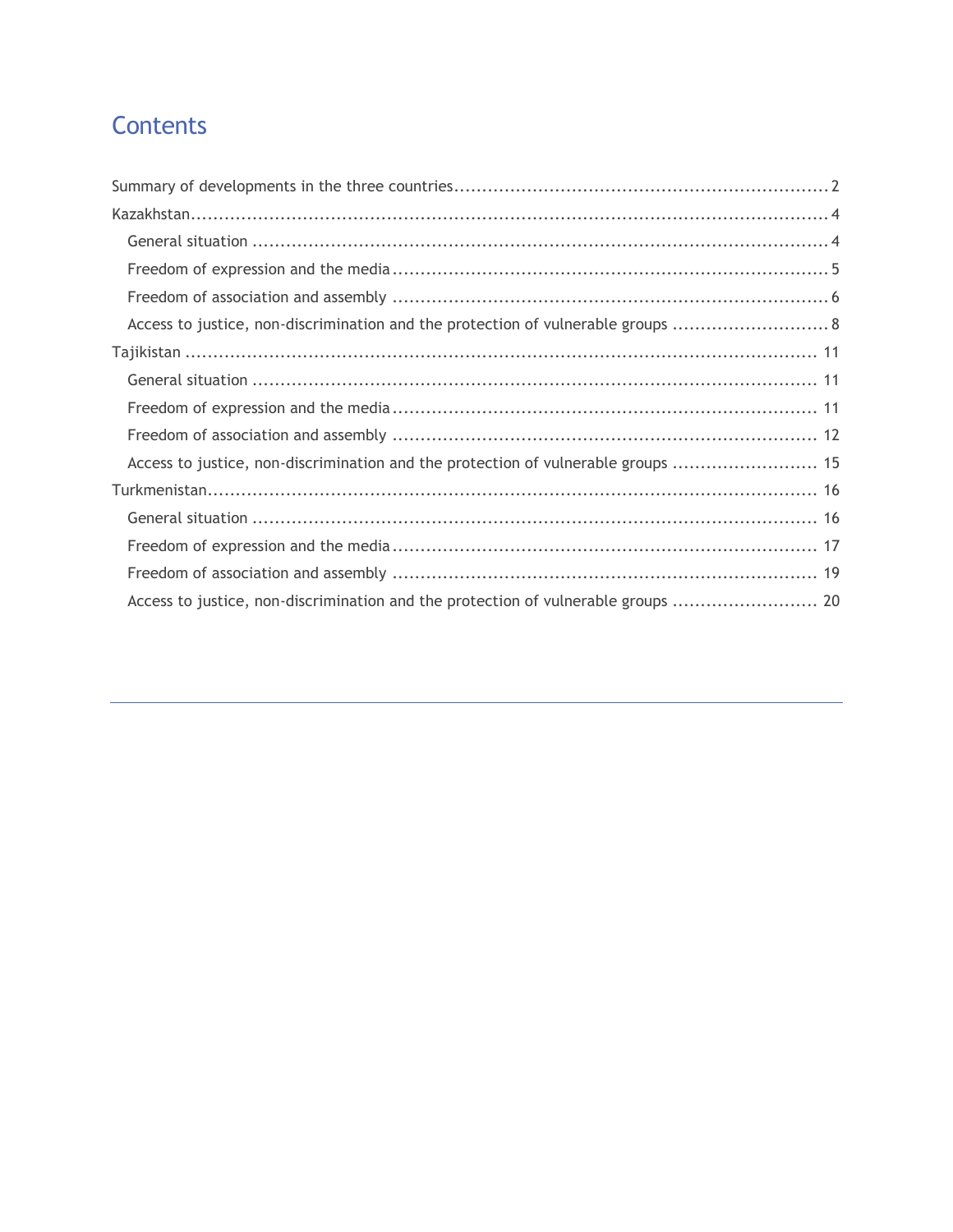# <span id="page-3-0"></span>Kazakhstan

Following the closure of a number of opposition and independent media outlets in the last few years, the online portal Nakanune.kz is now threatened by closure after being ordered by court to pay some 75 000 EUR in moral damages in a defamation case. A criminal case opened against a presidential election nominee over a book he attempted to publish more than 20 years ago reinforced concerns about the misuse of a Criminal Code provision on "inciting national discord" to stifle free expression.

A government official stated that proxies used to circumvent internet censorship and access blocked sites are unlawful and that the government is working on tracking them down.

The report published by the UN Special Rapporteur on the rights to freedom of peaceful assembly and of association following his Kazakhstan mission earlier this year highlights key concerns regarding current legislation and policies in this area and provides important recommendations. Kazakhstan's government said it disagrees with many of the findings and recommendations.

There were new cases where the implementation of restrictive legislation on holding assemblies resulted in violations of the right to freedom of peaceful assembly. A well-known civil society activist was twice locked up in this context. The implications of the problematic approach of authorities was also illustrated by the case of an 80-year-old, disabled and bed-ridden Almaty resident, who was only allowed to hold a hunger strike in her home following a protracted legal battle.

Trade activists sounded alarm that hundreds of trade unions were at the risk of closure because they had not obtained re-registration when the 1-year deadline set out by the new Trade Union Law expired in July 2015. This law, which entered into force last year, requires mandatory affiliation to regional, branch or federal trade unions. The opposition Communist Party was closed down by court in early August 2015 for allegedly failing to meet the requirement for the number of members needed for the registration of political parties.

Draft legislation that proposes the introduction of a new grant-making mechanism for NGOs was submitted to the parliament in late June 2015. The government has responded to civil society concerns about this draft legislation by indicating that it will not apply to NGO grants from foreign and international sources. Civil society has called for ensuring that it is also worded so as to strictly limit its scope to state grants.

As previously, there were concerns about the treatment in prison of individuals convicted on charges believed to be politically motivated in unfair trials, including opposition leader Vladimir Kozlov, human rights defender Vadim Kuramshin and poet and dissident Aron Atabek.

KIBHR, IPHR and partners raised attention to two cases involving violations of the rights of lawyers. Lawyer Bulat Baytyakov was convicted of defaming a judge over appeals filed in a labour dispute in court, while lawyer Snezhanna Kim faced intimidation and interference when meeting with a client held in detention.

In May 2015, Kazakhstan's Constitutional Council found draft legislation that risked banning so-called propaganda of non-traditional sexual relations unconstitutional. NGOs had campaigned against this draft legislation in the context of Almaty's bid for the 2022 Winter Olympics, the draft host agreement for which requires compliance with the principle of non-discrimination on grounds of sexual orientation. In the end, Almaty lost the bid to Beijing.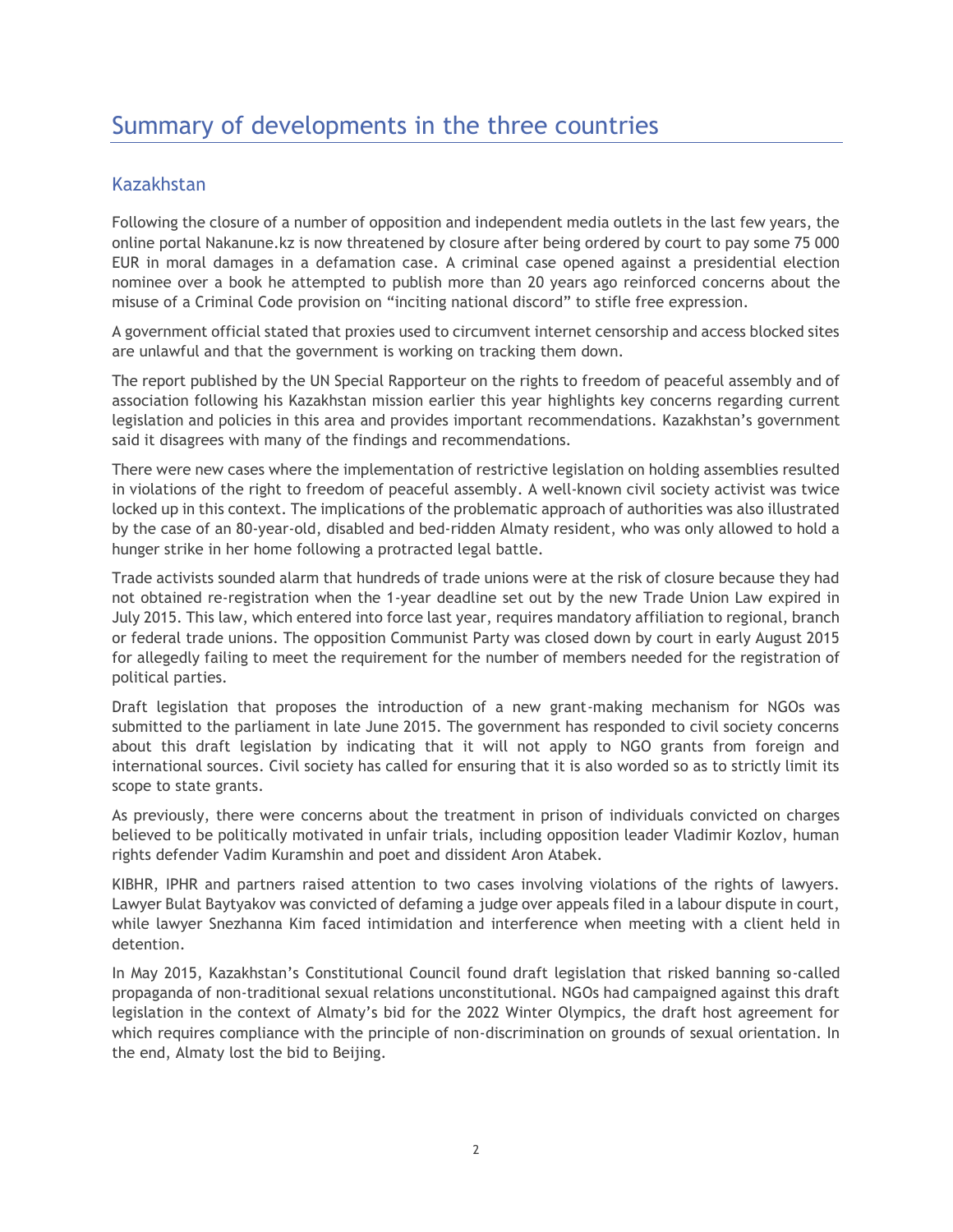KIBHR continued to report concerns about forced evictions of low-income individuals and families who are unable to repay mortgage loans and have no alternative housing. The UN Special Rapporteur on adequate housing expressed serious concerns regarding such evictions after a Kazakhstan visit in 2010.

## Tajikistan

The problematic media situation in Tajikistan was highlighted by Freedom House's annual Freedom of the Press survey, where Tajikistan was ranked 179<sup>th</sup> out of 199 countries. According to new regulations signed by the president in June 2015, all information about official events will be channelled through the Khovar state information agency, thus restricting access to such information by other media.

There were new reports of arbitrary and indiscriminate blocking of websites. In particular, a number of media and social media sites were blocked after a controversial video message appeared online in May 2015 where a former high-ranking police officer announced joining the Islamic State.

New legislation signed by the president in August 2015 requires public associations to report all funds received from foreign sources for inclusion in a special government register. While the final version speaks about "notifying" the government, the provisions remain vaguely worded and do not provide any details on the notification procedure. This aspect was left to government instructions currently being drafted. The new legislation has been criticized by civil society and UN human rights representatives for threatening to restrict the work of NGOs in violation of international human rights standards.

A series of inspections of the activities of NGOs have recently been carried out by law enforcement authorities, without any official explanation as to why these inspections are being conducted or how NGOs have been selected. Among those targeted by inspections are several well-known human rights NGOs, and there are concerns that inspections may be aimed at intimidating and silencing outspoken groups. In a development of serious concern, the Tax Committee has brought a lawsuit against Nota Bene, requesting it to be liquidated for allegedly using gaps in the legislation when registering in 2009. Nota Bene is challenging the lawsuit in court.

The opposition Islamic Renaissance Party of Tajikistan, which fell out from the parliament in the March 2015 elections, continued to report facing harassment. In late August 2015, it was warned by the Ministry of Justice that its activities are "illegal" and it now faces closure. There are concerns that opposition activists detained abroad on extradition requests issued by the Tajikistani authorities may face torture and ill-treatment if returned.

Tajikistan's Russia ambassador criticized the authorities of this country for lack of attention to violations of the rights of labour migrants, in a situation where the vulnerability of migrants has increased due to the economic downturn and stricter migration rules. Earlier this year, the UN Committee on Economic, Social and Cultural Rights called on the Tajikistani authorities to step up efforts to protect labour migrants.

The US Commission on International Religious Freedom included Tajikistan among 17 countries of particular concern in its 2015 annual report. Following earlier reports of law enforcement raids against retailers selling "inappropriate" Muslim clothing and cases of forced shaving of bearded Muslim men, reports surfaced about the sale of fake official licenses to wear a hijab or spot a beard. A criminal case was opened.

NGOs received numerous complaints from disabled people who were pressured to resign or dismissed from state institutions because they receive disability pension, in violation of their equal right to work. Plans by the authorities to introduce compulsory medical testing for future spouses gave rise to concerns about possible discriminatory treatment of individuals with a "problematic" medical record, such as HIVinfected people.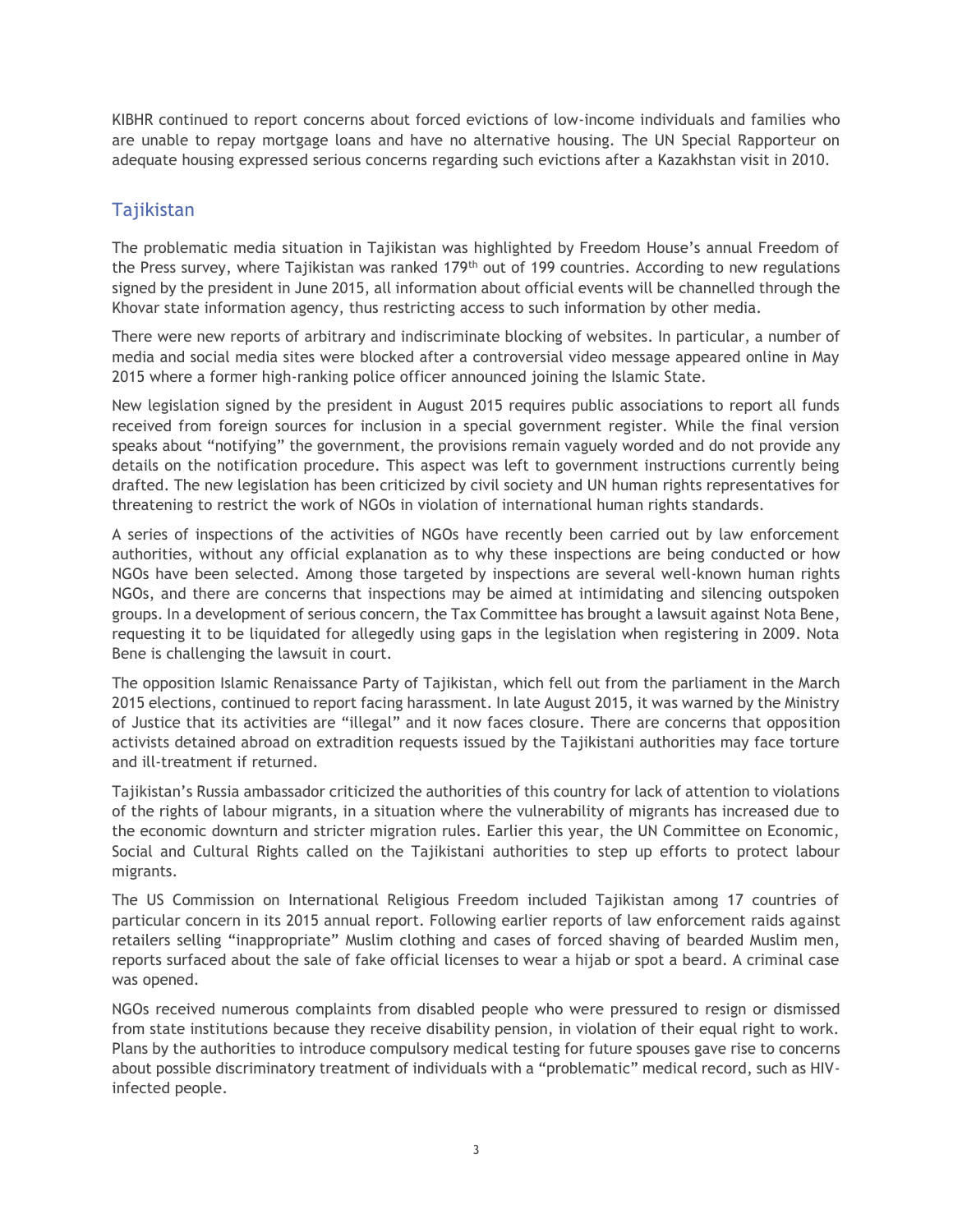### **Turkmenistan**

The personality cult surrounding Turkmen President Berdymukhammedov was further promoted through the unveiling of a new, golden statue of him in Ashgabat and the continued mass mobilization of citizens to greet and praise him. On 5 August 2015, three people died after being forced to wait for some 7 hours for the president to arrive to a stadium opening without access to water, food or toilet facilities.

Turkmenistan was again given a bottom ranking in Freedom House's 2015 Freedom of the Press Index, and several recent cases illustrate the ongoing harassment of individuals who are considered "inconvenient" by the authorities. Radio Free Europe/Radio Liberty correspondent Osmankuly Hallyev resigned this summer citing unprecedented pressure and Saparmamed Nepeskuliev, who works for the same service, went missing in July. It later turned out that he was held on charges of possessing "narcotics" and recently he was reportedly sentenced to three years in prison. Horse-breeding expert Geldy Kyarizov, who fell out of favour with the government years ago, was prevented from travelling abroad with his family in August and the same month well-known civil society activist Natalia Shabunts had her satellite dishes arbitrarily removed. Authorities also continued a broader campaign of forcibly dismantling satellite dishes, thereby restricting access to alternative information.

The country's first-ever Law on Assemblies entered into force on 1 July 2015. While the stated purpose of this law is to protect the right to hold assemblies, it imposes a number of problematic restrictions on this right and there are concerns that it may be used to obstruct the organization of spontaneous, peaceful protests.

Turkmen Initiative for Human Rights (TIHR) reported about new arbitrary measures taken by local authorities infringing the rights of citizens. Such measures included: forcible removal not only of private satellite dishes but also air conditioners in the name of promoting "urban development"; visits to schools and other public institutions to enforce "moral standards"; and requiring practicing foreign-graduated doctors to quit working and go back to studying, despite the lack of qualified professionals to replace them. There were new concerns that housing was demolished in and outside Ashgabat without safeguarding the rights of citizens affected by such measures, including by ensuring that they are promptly granted adequate alternative accommodation.

According to TIHR's information, since February this year, several hundred people have been detained in a counter-terrorism campaign carried out by the government. There are concerns that individuals may have been targeted and arbitrarily apprehended simply for being affiliated with so-called non-traditional Islamic groups, even if they do not endorse violence in any way. With reference to concerns about the situation at Turkmenistan's southern border, security services have reportedly held "preventive talks" with Balochi, Persian and Afghan community leaders, demanding that they report the names of community members who maintain "close contacts" with people in Iran and Afghanistan.

# <span id="page-5-0"></span>Kazakhstan

# <span id="page-5-1"></span>General situation

The OSCE Office of Democratic Institutions and Human Rights (ODIHR) made public its [final election](http://www.osce.org/odihr/elections/kazakhstan/174811)  [observation report](http://www.osce.org/odihr/elections/kazakhstan/174811) on the **early presidential election** held on 26 April 2015, when President Nursultan Nazarbayev was re-elected with 98% of the vote. The ODIHR concluded that **voters were not offered any genuine choice**, noting that the campaign was largely "indiscernible" and that the only two opponents to the incumbent openly praised his achievements. It expressed concern regarding "the lack of genuine opposition" and said that "a restricted media environment stifled public debate". It also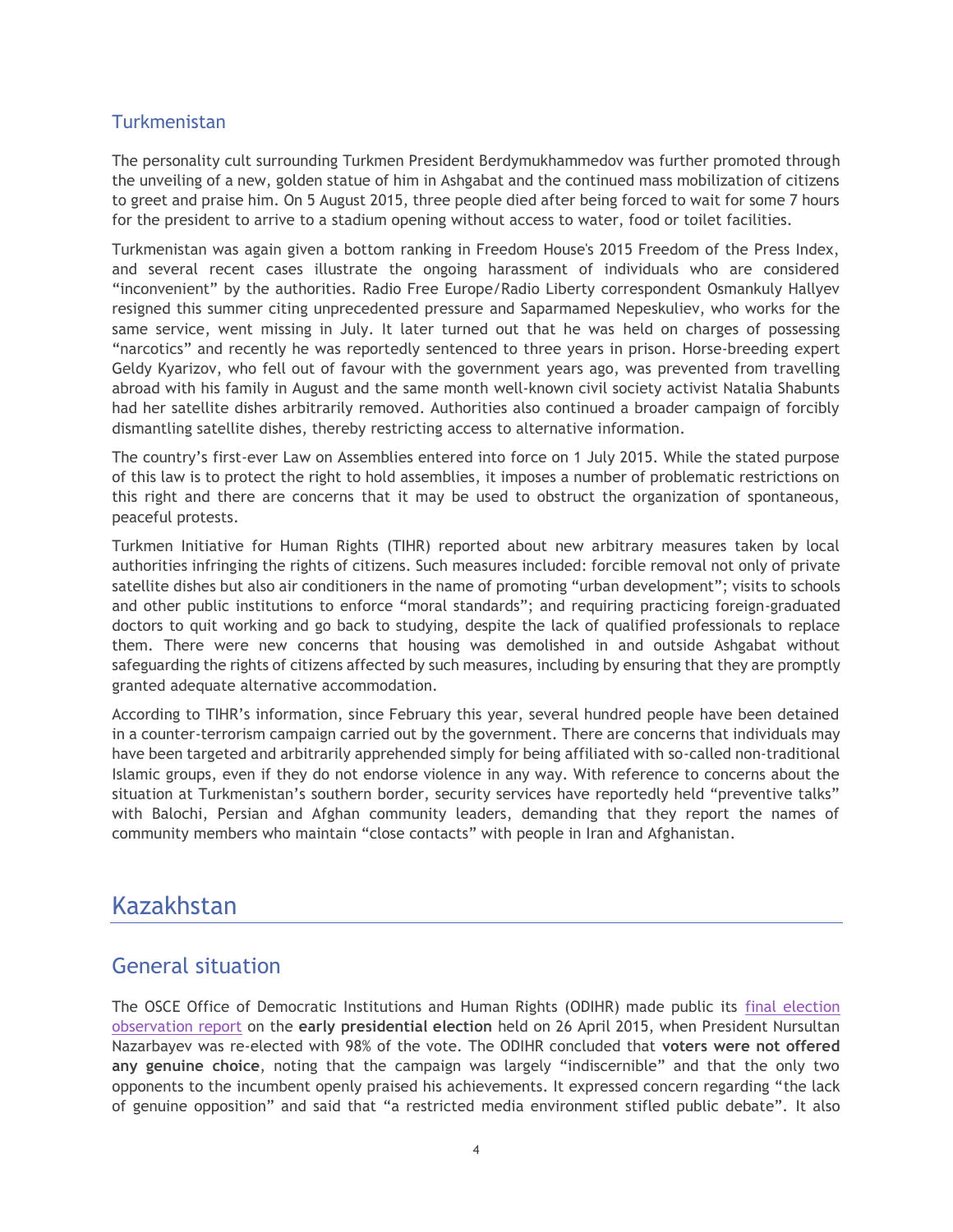criticized **restrictive candidacy requirements**, including a mandatory language exam for which there were no clear evaluation criteria, and pointed to "serious procedural deficiencies and irregularities" on election day.

Following his re-election, in May 2015, President Nazarbaev [presented](http://www.vestifinance.ru/articles/57619) a **Plan of the Nation** or a so-called 100 Concrete Steps program aimed at promoting institutional reform and modernization of the country. The program sets out reform steps to be taken in five different areas, among which are "ensuring the rule of law" and "an open and transparent state". The program does not include any timeline for the realization of the reform steps, but a presidential commission charged with overseeing its implementation is supposed to adopt plans of action. Observers noted that the program does not cover any political reforms.

**UN Secretary General Ban Ki Moon** visited Kazakhstan on 10 June 2015 as part of a tour to all five Central Asia countries. He participated in the Fifth Congress of Leaders of World and Traditional Religions in Astana, where he [spoke](http://www.un.org/sg/statements/index.asp?nid=8717) about how to promote dialogue and tolerance, stressing among others that: "Leaders and policy-makers must recognize a powerful truth: the larger the spaces for democracy and fundamental freedoms, the smaller the chances for extremism and violence." He also met with the president and other government officials. In remarks to the press with Foreign Minister Erlan Idrissov, he [emphasized](http://www.un.org/apps/news/infocus/sgspeeches/statments_full.asp?statID=2643#.Veko4JccZG4) the **importance of efforts to ensure human rights progress** in Kazakhstan, through **close cooperation with civil society**.

The International Olympic Committee (IOC) announced on 31 July 2015 that the 2022 Winter Olympics had been awarded to Beijing rather than to Almaty, which was the only other contender. In the period leading up to this decision, NGOs and athletes **called on the IOC** to hold the Kazakhstani authorities accountable to the principle of non-discrimination and other fundamental Olympic values, **and to press the authorities to drop draft legislation threatening to ban so-called propaganda of non-traditional sexual relations**. In what was seen as a campaigning victory, this draft legislation was deemed unconstitutional in May 2015. (See more in the last section below).

# <span id="page-6-0"></span>Freedom of expression and the media

### *Media situation*

The **media situation in Kazakhstan remains of serious concern**. In the [Press Freedom Index 2015](https://www.google.ru/url?sa=t&rct=j&q=&esrc=s&source=web&cd=1&ved=0CBwQFjAAahUKEwjiwNHUvt_HAhXia3IKHXPpBbk&url=https%3A%2F%2Findex.rsf.org%2F&usg=AFQjCNFo7YmVgxAjeaN0ECFt7-1cs34KJA&sig2=03a7E9zINB-F3D1UpBkoiA&bvm=bv.102022582,d.bGQ&cad=rjt) published by Freedom House, Kazakhstan was assessed as "not free" and ranked on place 185 among 199 countries.

Following the closure of a number of opposition and independent media outlets in the last few years, an **online portal is now threatened by closure** because of a defamation suit filed against it:

 On 19 June 2015, the Medeusky District Court in Almaty ordered the owner of **Nakanune.kz** domain to pay 20 million Tenge (about 75 000 EUR) in compensation to Kazkommertsbank, Kazakhstan's largest private bank, over an article published in October 2014 that was found defamatory. This article referred to allegations made in a letter received by the editors of the portal about corruption relating to construction projects commissioned by Almaty authorities, as well as the possible role of Kazkommertsbank in such schemes. During the hearing, all three motions made by the defense were rejected, including a motion to initiate an expert analysis of the article to assess whether it was aimed at stating facts or merely presenting allegations. On 27 August 2015, the Almaty City Court upheld the decision of the lower level court. The portal is now at imminent threat of bankruptcy and closure. Nakanune.kz was initiated by journalists from the opposition online portal *Respublika* and the corresponding newspaper, which were both banned as "extremist" in a controversial court ruling in late 2012.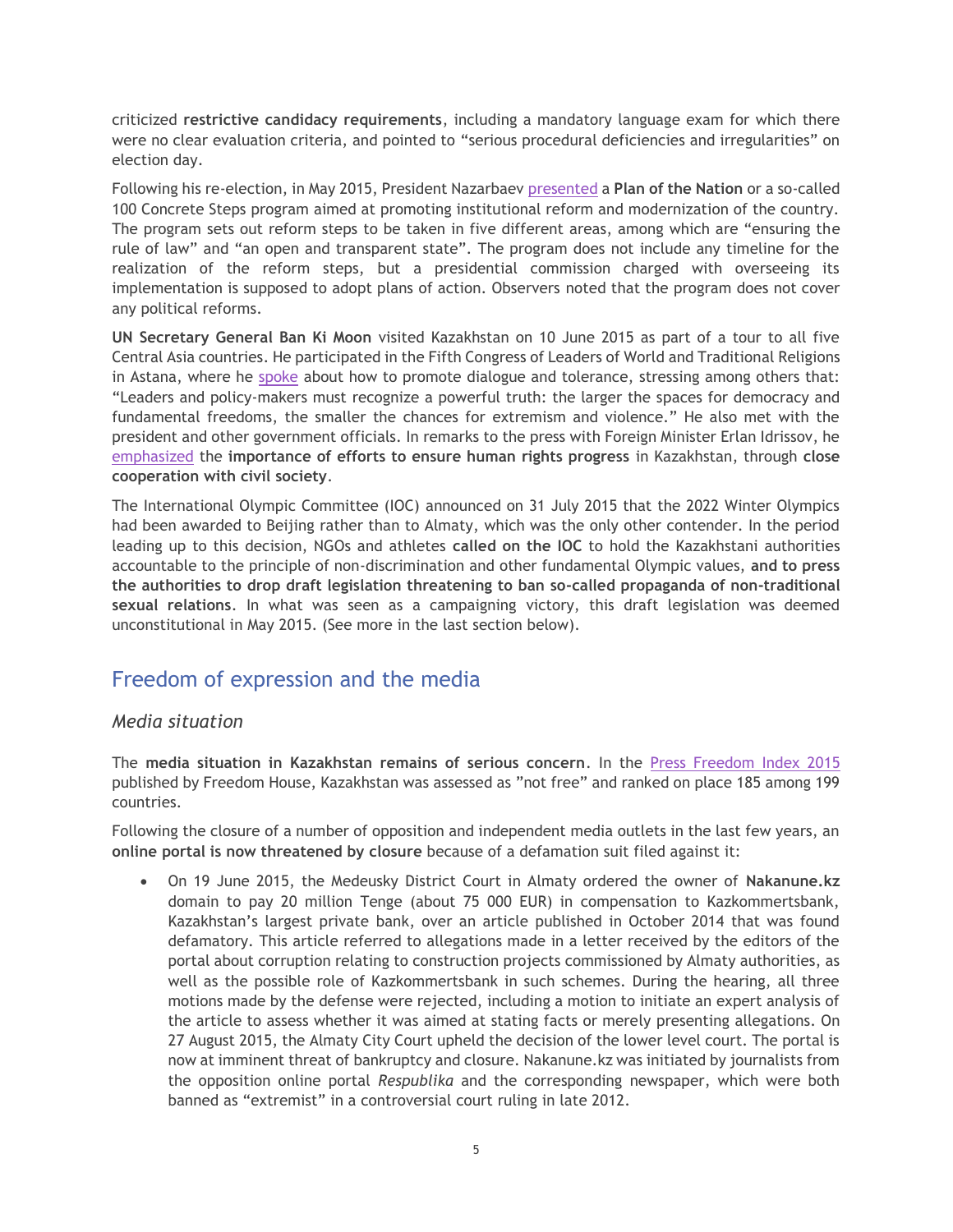Media outlets and journalists in Kazakhstan are regularly targeted by punitive defamation lawsuits, which are brought by public figures who demand excessive sums in compensation for alleged damages to their reputation.

#### *Internet censorship*

Draft legislation on "protecting children from information harmful to their health and development", which contained provisions that civil society feared would be used to step up control over the internet, was stopped by the Constitutional Council in May 2015. (See also the section on "Equality before the law, non-discrimination and access to justice of vulnerable groups").

In June 2015, Saken Sarsenov, chair of the Committee on Communications and Information of the Ministry of Investments and Development, [said](http://www.kursiv.kz/news/details/obshestvo/anonimayzery_vne_zakona_kazakhstantsev_budut_sazhat_za_proksi_servery_847/) that his body was working on **tracking down and blocking internet resources used to access blocked sites**. He referred to a court decision from September 2014 that he said prohibited such sites, without detailing on what court made this decision or in what context. As previously reported, news sites, opposition sites and social media sites are regularly blocked in Kazakhstan, and the only way to access them inside the country is through so-called proxies, which provide anonymity and facilitate access.

The same month as the government official made his statements, the UN Special Rapporteur on freedom of opinion and expression [concluded](http://www.ohchr.org/EN/Issues/FreedomOpinion/Pages/CallForSubmission.aspx) that "encryption and anonymity enable individuals to exercise their rights to freedom of opinion and expression in the digital age and, as such, deserve strong protection". He also said that national laws should protect the right of individuals to use tools that allow anonymity online.

#### *Problematic Criminal Code provisions*

The new Criminal Code, which entered into force in January 2015, retains sanctions for the **vaguely worded offenses of "inciting" social, national or other "discord"** (article 174) and **"spreading false information"** (article 274). A number of cases initiated under these two articles have given rise to concerns in the light of freedom of expression. This is a recent example:

 On 30 June 2015, **Murat Telibekov**, head of the Muslim Union of Kazakhstan and the Muslim Committee on Human Rights, was [informed](http://www.bureau.kz/novosti/sobstvennaya_informaciya/veter_s_ulicy_razjeg_plamya_nenavisti) by law enforcement authorities in Almaty that he is a suspect in a criminal case on inciting inter-ethnic hatred. He was told that the charges against him were based on a complaint from a group of public figures, who claimed that a book he tried to publish more than 20 years ago was aimed at "offending the national honour and integrity of citizens". The book in question was never published at that time since the whole print run was destroyed at the printing house allegedly for "technical" reasons. A court later ordered the printing house to pay Telibekov compensation. Since then he has not tried to re-publish the book. Telibekov believed that the criminal case against him may be related to his attempt to run as an independent candidate in the April 2015 presidential elections, for which he was not able to register since he did not pass the required Kazakh language exam.

# <span id="page-7-0"></span>Freedom of association and assembly

#### *UN special rapporteur report*

In June 2015, the [outcome report](http://freeassembly.net/rapporteurreports/kazakhstan/) on the Kazakhstan mission undertaken earlier this year by the **UN Special Rapporteur on the rights to freedom of peaceful assembly and of association**, Maina Kiai, was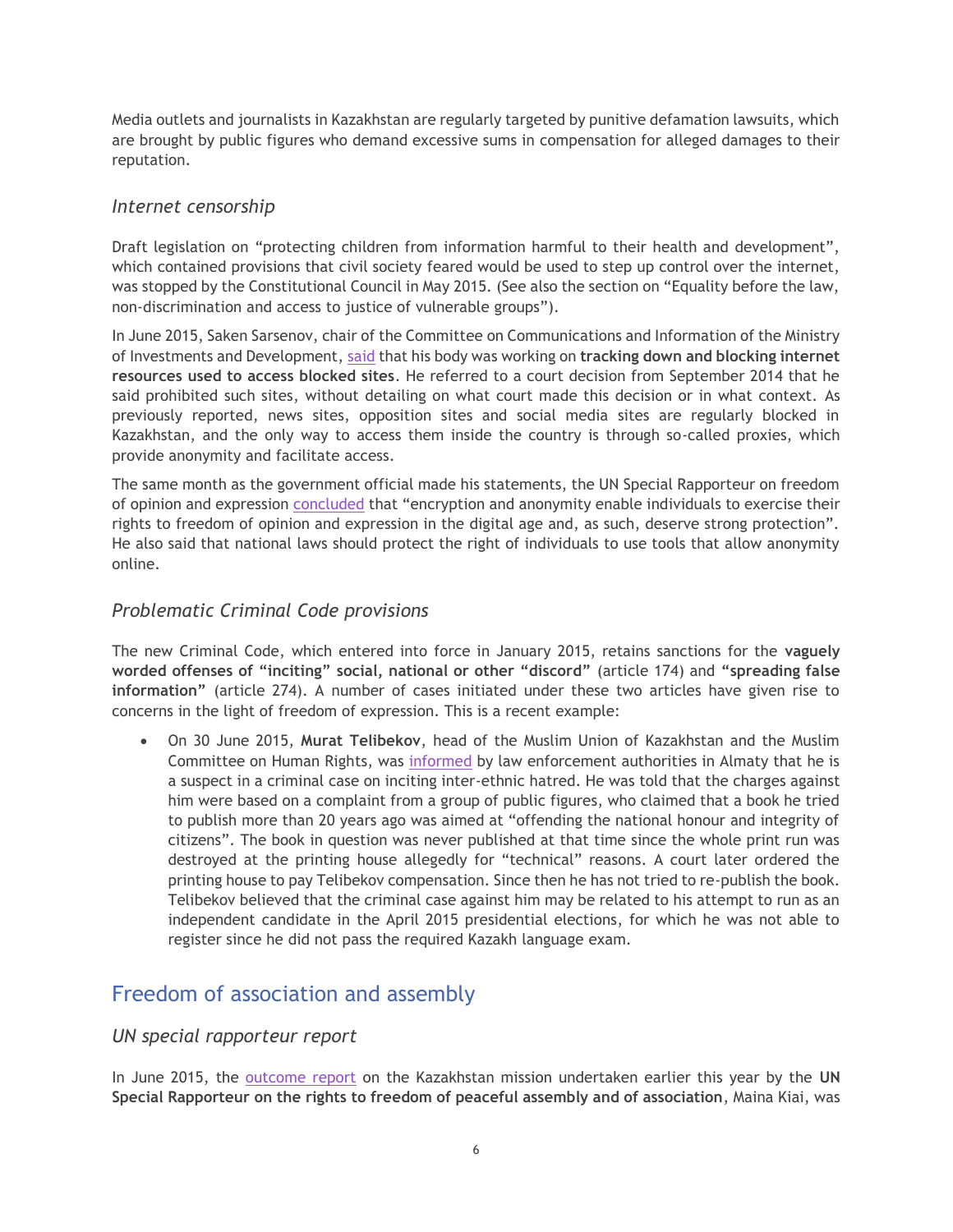made public. The report contains **serious criticism regarding current legislation and policies** infringing freedom association and assembly in Kazakhstan and provides a set of recommendations to the authorities of the country for how to improve the situation. When presenting it to the UN Human Rights Council, the Special Rapporteur emphasized, among others, his concerns regarding "the very limited space that exists in general for associations of various kinds to express dissent". He also concluded that: "The right to peacefully assemble, although guaranteed by the Constitution, is severely diminished in practice, which effectively transforms the right into a privilege." In a formal response, Kazakhstan's government said it disagreed with many of the findings and recommendations. KIBHR and IPHR issued a [statement](http://www.iphronline.org/kazakhstan-un-expert-highlights-key-freedom-of-association-and-assembly-concerns.html) welcoming the report, and calling on Kazakhstan's international partners to insist on the implementation of the recommendations in it.

### *Violations of freedom of assembly*

One of the issues criticized by the UN Special Rapporteur is the **requirement to obtain prior authorization for holding any assembly**. As existing legislation does not provide any no clear definition of what constitutes an assembly, this requirement is **widely applied** by local authorities.

 At the end of May 2015, the supervisory board of the Supreme Court of Kazakhstan [overturned](http://rus.azattyq.org/content/oon-pravo-protestovat-doma-golodovka-anna-filatova/27023077.html) the decision of Almaty authorities to reject the application of 80-year-old, disabled and bedridden **Anna Filatova** to hold a hunger strike in her home to draw attention to her difficult situation. The decision of the local authorities had previously been upheld by lower court levels, including the Supreme Court. The decision in Filatova's favour came after she submitted a complaint to the UN Human Rights Committee.

There were also **new cases when individuals were sanctioned for holding assemblies without prior authorization**. A well-known civil society activist has repeatedly been targeted by police in this context:

 On 3 July 2015, police officers arrived at the Almaty apartment of civil society activist **Ermek Narymbaev** and [tried to detain](http://bureau.kz/novosti/sobstvennaya_informaciya/my_stali_bezmolvnymi_saigakami) him for having organized an event at the Republic Square on 28 June. At that event, about two dozen participants laid down flowers in connection with the mass death of endangered Saiga antelopes in western Kazakhstan, which activists have linked to the operation of a space program in this region. The police officers declined to show Narymbaev relevant documentation, despite his requests, and eventually they left. The following day, a local court sentenced Narymbaev to 15 days' administrative arrest for violating the rules for holding assemblies (Administrative Code article 488). A few weeks later, on 20 August, Narymbaev was [detained](http://bureau.kz/novosti/sobstvennaya_informaciya/novaya_devalvaciya_novoe_presechenie_nedovolstva) outside his office after announcing on Facebook that he planned to go to the Republic Square to protest the devaluation of the national currency. He was subsequently sentenced to 20 days' administrative arrest for organizing an "unsanctioned" assembly, as well as for contempt of court. Another activist, Rinat Kibraev, who was detained together with him was released without charge after being held for several hours.

As previously reported, last year the Human Rights Committee [found](http://tbinternet.ohchr.org/_layouts/treatybodyexternal/Download.aspx?symbolno=CCPR%2FC%2F112%2FD%2F2137%2F2012&Lang=en) that the Kazakhstani authorities violated the rights of civil society activist Bakhytzhan Toregozhina when detaining and fining her for holding an art mob without permission in 2010. It ordered the authorities to provide her with adequate compensation. However, in April 2015, **her requests** that the Ministry of Finance and the Ministry of Interior, respectively, be ordered **to compensate her** for the fines she paid in 2010 and for moral damages **were** both **rejected** by court.

#### *Re-registration under new Trade Union Law*

The new Trade Union Law that entered into force in July 2014 requires mandatory affiliation to regional, branch or federal trade union structures. Among others, the UN Special Rapporteur on the rights to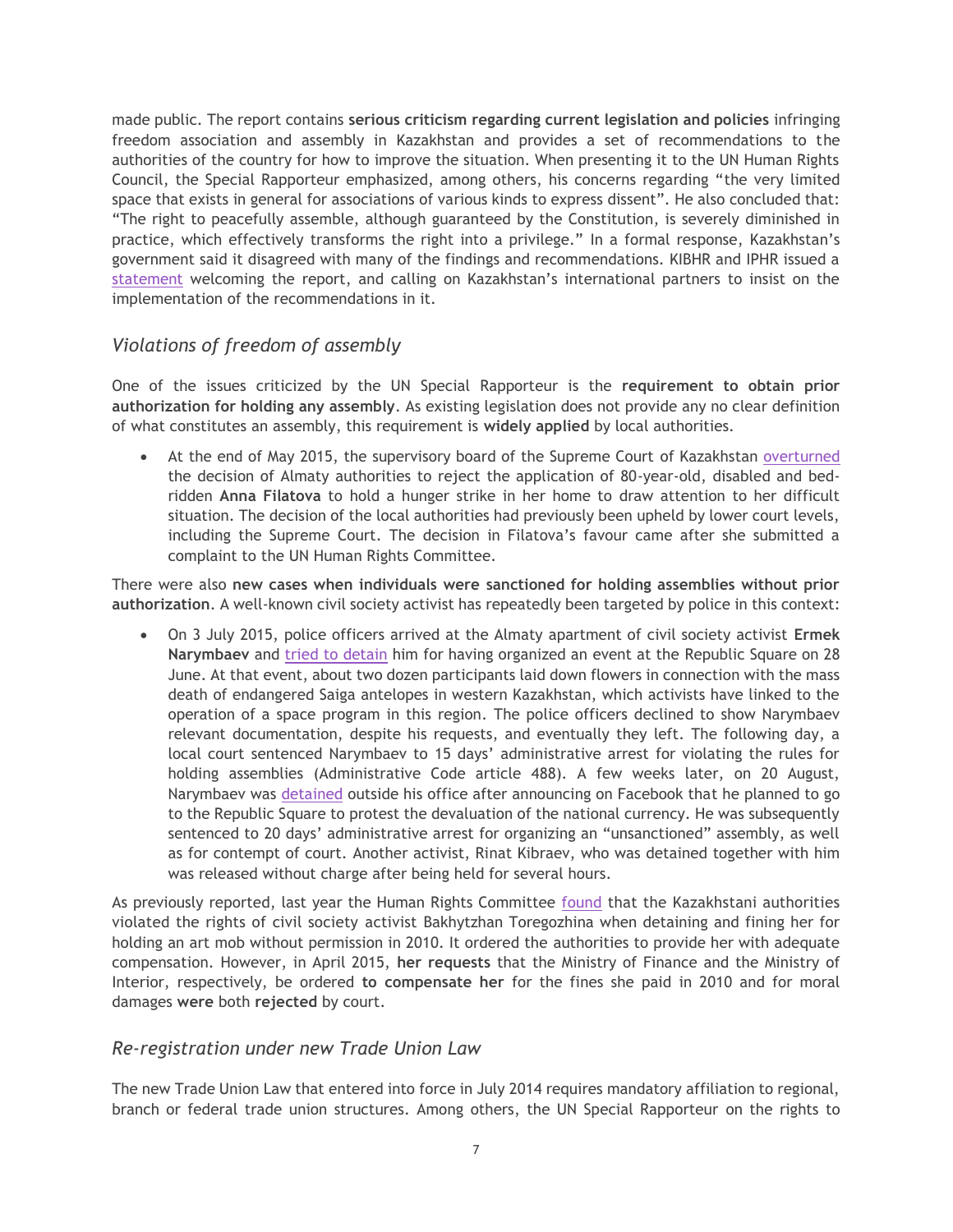freedom of peaceful assembly and of association has criticized the requirements of the new law, [saying](http://freeassembly.net/rapporteurreports/kazakhstan/) that the law "denies trade unions the right to freely form and join labour organizations of their choice".

Trade unions were given one year to comply with the new requirement and re-register, by 10 July 2015. The independent Confederation of Free Trade Unions of Kazakhstan (CFTUK) [sounded alarm](http://www.kspk.org/index.php/tribune/statements/item/55-address-of-the-confederation-of-free-trade-unions-of-the-republic-of-kazakhstan-to-the-international-community) that **several hundred trade unions** had **not re-registered** when this deadline expired and were **at the treat of closure**. As the deadline was approaching, local authorities sent notifications to trade unions, warning them that they may face liquidation lawsuits if they failed to re-register. According to the CTUK, this nation-wide association, as well as member unions have also been denied re-registration on questionable grounds.

## *NGO legislation*

In late June 2015, **the government submitted draft amendments to legislation concerning the activities of NGOs to the parliament**. As previously reported, civil society has expressed concerns that these amendments could result in that a government-controlled body is entrusted with overseeing the allocation not only of state grants, but also other grants to NGOs. The Ministry of Culture and Sport, which put forward the draft amendments following an initiative by the pro-government Civic Alliance of Kazakhstan, has responded to such concerns by **saying that the new provisions are not aimed at regulating grant-making to Kazakhstani NGOs by foreign and international donors**. While welcoming such assurances, NGO representatives have [called for](http://bureau.kz/novosti/sobstvennaya_informaciya/v_astane_proshlo_zasedanie_rabochikh_podgrupp) ensuring that the wording of the draft amendments is narrowed to speak specifically about government grants. According to a [publicly available text](http://online.zakon.kz/Document/?doc_id=37644295) of the draft amendments, the proposed new operator-body will be in charge of allocating both state grants and non-state grants, the latter of which is defined as grants "from extra-budgetary sources that are provided on a voluntary basis, including by international and foreign organizations".

A **draft law on volunteer activities** initiated by members of parliament [was also being discussed](http://rus.azattyq.org/content/zakonoproekt-o-volontyorakh-v-kazakhstane/27013663.html) and lobbied by the Nur Otan parliamentary group. This draft law proposes, among others, the introduction of a government registration scheme for volunteers, as well as the establishment of a special coordinating government body in this area. The draft law has not yet been submitted for parliamentary consideration.

### *Closure of opposition party*

The **opposition Communist Party was closed down**:

 On 3 August 2015, a specialized economic court in Almaty [ruled](http://rus.azattyq.org/content/oppozitsionnaya-kompartiya-kazakhstana-zakrytie/27190500.html) to liquidate the Communist Party at the request of the Ministry of Justice, which claimed that the party had reported an incorrect number of members when obtaining registration and that the actual number was below the required 40 000. The Communist Party considered the ruling, which it learned about only 10 days later, to be politically motivated. At the end of 2014, the activities of the party were temporarily suspended on the same grounds. Its activities have also previously been suspended on several occasions.

# <span id="page-9-0"></span>Access to justice, non-discrimination and the protection of vulnerable groups

#### *Treatment of prisoners serving sentences deemed politically motivated*

As previously, there were concerns **about the treatment in prison of individuals** who have been convicted on charges believed to be politically motivated in unfair trials.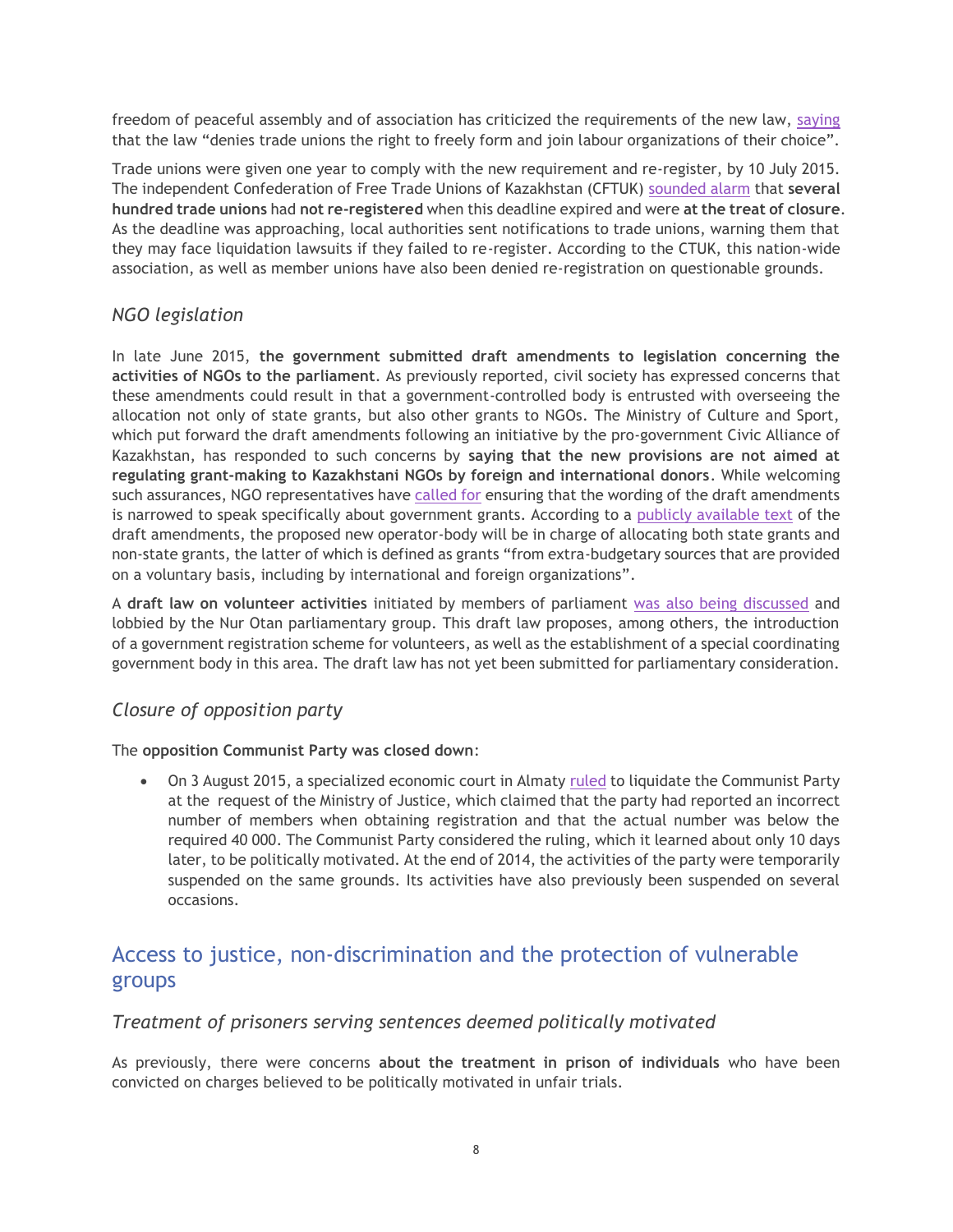- Pressure increased on imprisoned opposition leader **Vladimir Kozlov**. In particular, in July 2015, he was subjected to stricter prison conditions with restrictions on communication, contacts with family etc. after first being placed in solitary confinement for 10 days for allegedly threatening the prison administration. On 7 August, his appeal against these penalties was dismissed by court. Human rights defender Zhemis Turmaganbetova was [not allowed](http://bureau.kz/novosti/sobstvennaya_informaciya/obrashenie_k_generalnomu_prokuroru_po_narusheniyam) to attend the trial. Kozlov is serving a 7.5-year sentence on charges relating to the 2011 Zhanaozen events.
- Imprisoned human rights defender **Vadim Kuramshin** continued to report facing harassment by prison authorities. He has repeatedly launched hunger strikes to protest his treatment. He was sentenced to 12 years in prison on extortion charges believed to be retaliation for his human rights work in 2012.
- Poet and dissident **Aron Atabek**, who is serving an 18-year sentence for allegedly organizing riots in 2006, has submitted numerous complaints to court about his treatment in prison, including harsh conditions, restrictions on access to medical assistance, limited contacts with the outside world and confiscation of his manuscripts. Most recently, his complaints were rejected in May [2015](http://aronatabek.com/v-iske-arona-atabeka-protiv-kuis-otkazano.html) and [August 2015.](http://rus.azattyq.mobi/a/aron-atabek-rukopisi-uslovia-zakluchenia/27195834.html)

### *Lawyers' and defenders' rights*

KIBHR, IPHR and partners raised attention to two cases involving **violations of the rights of lawyers** in the city of Kostanay:

- On 24 July 2015, when lawyer **Snezhanna Kim** was having a meeting with a client in a detention facility in Kostanay, officers of this facility interfered with her meeting, intimidated her and temporarily deprived her of her liberty. A complaint filed by the lawyer with the Kostanay Regional Prosecutor's office on the day of the incident did not result in any adequate investigation. She therefore turned to the Prosecutor General's office, which informed her in early August that the complaint had been sent back to the first one for further consideration. In a [joint letter](http://www.iphronline.org/kazakhstan-open-letter-on-violations-of-lawyers-rights-20150819.html) sent to the Prosecutor General on 19 August, KIBHR, IPHR and partner NGOs expressed concern that the actions taken against the lawyer violated the principle of confidentiality of lawyer-client communication, the right of the lawyer to carry out her work without hindrance and her right to liberty and security. They called on him to ensure that the officials responsible are held accountable and appropriately sanctioned. In a response dated 27 August 2015, KIBHR was informed that disciplinary sanctions had been taken against the officers of the detention facility.
- On 30 June 2015, a Kostanay court convicted lawyer **Bulat Baytyakov** of defaming a judge (Criminal Code article 411) and sentenced him to one year of restricted freedom because of appeals filed in a labour dispute. In that case, Baytyakov acted as legal representative of the Ministry of Interior of the Kostanay region and appealed a court decision to reinstate a police officer who had been dismissed from his job. Among others, in arguing his position, he requested that the lawfulness of the actions of the judge who dealt with the case be investigated. As pointed out in a [joint statement](http://www.iphronline.org/kazakhstan-clear-lawyer-of-criminal-defamation-charges-20150714.html) issued by KIBHR, IPHR and four other NGOs, it is troubling that Baytyakov was criminally charged because of his efforts to obtain justice and protect the interests of his client, which he has a professional right and duty to do as a lawyer. The charges against him are also of concern in the light of freedom of expression. On 19 August, the Konstanay Regional Court upheld the conviction of Baytyakov.

As previously reported, in July 2014, lawyer **Yevgeniy Tankov** was convicted of showing disrespect and attacking a judge and given a three-year prison sentence considered to be unfair and disproportionate. His is currently serving this sentence. An appeal submitted by him against the decision of prison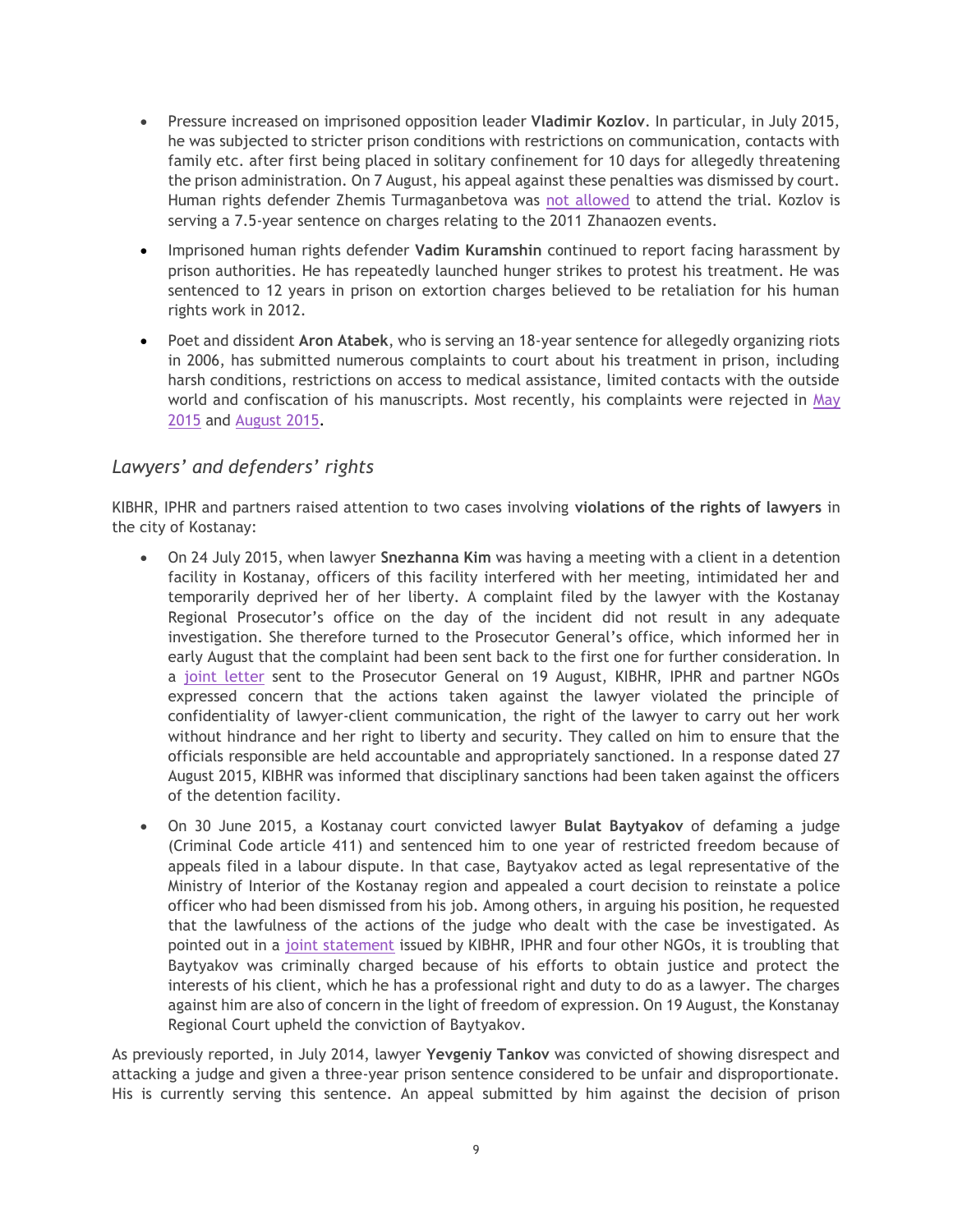authorities to deny his request to change the remainder of his sentence into restriction of liberty (allowing him to serve it at home) was rejected by court in May 2015. He further submitted a cassation appeal.

In a positive development, in April 2015, an Almaty court ruled in favour of complaint filed by the NGO Civil Defence, thereby **revoking a decision by a judge to prohibit representatives of this organization from representing members in court**. That decision was made by the judge with reference to a new provision of the Civil Procedure Code (article 59), which requires those who provide legal assistance in court to have a law degree. However, the same article also protects the right of non-legal representatives of organizations with a mandate to protect the rights and interest of others to provide such assistance.

### *LGBTI discrimination*

On 18 May 2015, the Constitutional Council of Kazakhstan [found unconstitutional](http://www.interfax.ru/world/443895) **draft legislation that risked banning so-called propaganda of non-traditional sexual relations**. The Constitutional Council said that several provisions of the draft legislation on "protecting children from information harmful to their health and development", which had been passed by the parliament but not signed by the president, were insufficiently clearly formulated from a legal point of view. Civil society groups had [expressed](http://www.iphronline.org/ioc-letter-on-kazakhstan-20150416.html)  [concern](http://www.iphronline.org/ioc-letter-on-kazakhstan-20150416.html) that the draft legislation contained wording that could restrict awareness-raising and open debate on LGBTI issues and reinforce intolerance and discrimination against LGBTI members. Among those who spoke out against the draft law was also a [group of athletes](https://www.google.ru/url?sa=t&rct=j&q=&esrc=s&source=web&cd=2&ved=0CCIQFjABahUKEwi6g_uVo9_HAhVCl3IKHXbTCw4&url=https%3A%2F%2Fwww.athleteally.org%2Fnews%2Fopen-letter-ioc-kazakhstans-anti-gay-legislation%2F&usg=AFQjCNFo9ViSsjLgB3DTI8KmXmzjoT29jg&sig2=zmvFOqccE8aPlyOscLTxCw&bvm=bv.102022582,d.bGQ&cad=rjt), in view of Almaty's bid for the 2022 Winter Olympics. As part of its current reform agenda, the International Olympic Committee has added mentioning of sexual orientation to the non-discrimination clause of the Olympic Charter and incorporated a reference to this clause in host city agreements.

The following case, which KIBHR monitored, gave rise to concerns about **discrimination of intersex individuals**:

 On 19 June 2015, an Almaty district court [rejected](http://www.zakon.kz/4732036-byvshijj-policejjskijj-transgender.html) a lawsuit filed by former police officer **Danijar Kenzhebaev** (name changed on request), who alleged that he was pressured to resign from his job with the police after undergoing a gender reassignment surgery. He asked the court to rule that this decision was unlawful and to order the police to give him back his job and pay him moral compensation. According to a psychiatrist assessment cited by the defence, which the claimant said was not based on any proper examination, the former police officer was "unfit for further service" due to "signs or disorder with respect to gender identity and sexual preference" following his operation.

### *Forced evictions*

KIBHR continued to report concerns about **forced evictions of low-income individuals and families unable to repay mortgage loans** who have no alternative housing. For example, evictions have been initiated against dozens of residents of the Accent housing complex in Almaty, whose contracts require them to evacuate their apartments if they are three months late with their mortgage payments. Some of those facing eviction have said that they have been handed court decisions issued in their absence months earlier, of which they have not been informed.

After visiting Kazakhstan in 2010, the UN Special Rapporteur on adequate housing [said](http://www.ohchr.org/EN/Issues/Housing/Pages/CountryVisits.aspx) that she is "gravely concerned about reported cases of forced eviction as a result of the inability of low-income households to repay their credits and mortgage loans". She called on the government of the country to ensure that forced evictions are carried out only in "exceptional circumstances" and that vulnerable groups are provided adequate protection against evictions. She also called on the government to "review its legislation and policies with regard to access to mortgage-based credit for low-income households in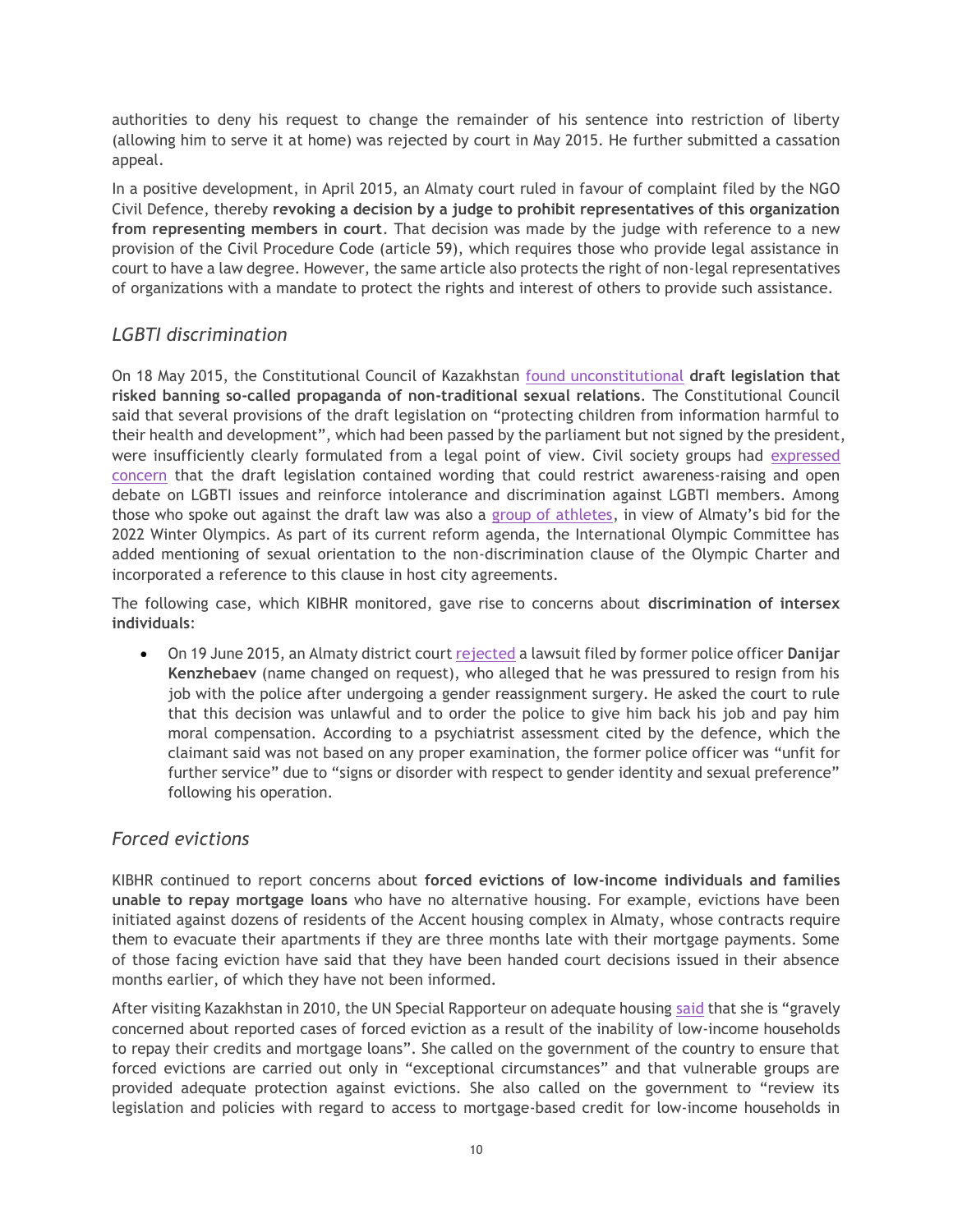order to ensure that commercial banks and financial institutions take into account the limited repayment capacity of these households", as well as to "mitigate the impact of foreclosures".

# <span id="page-12-0"></span>Tajikistan

# <span id="page-12-1"></span>General situation

**UN Secretary General Ban Ki Moon visited Tajikistan** in June 2015 to participate in a high-level international conference on the implementation of the International Decade of Water for Life. During his visit, Ban met with the president, other government officials and civil society representatives. He made **a number of public remarks on human rights** issues. In particular, during a press conference with President Emomali Rakhmon, he [pointed to the importance](http://www.un.org/apps/news/story.asp?NewsID=51096#.VdsvRn3bF-w) of "continued engagement with United Nations human rights mechanisms", as well as of "implementing UN human rights recommendations holistically and in cooperation with civil society".

During the same trip, the UN Secretary General also visited other Central Asian countries, including Turkmenistan, where he delivered a speech addressing human rights challenges in the whole region. In particular, he [referred](http://www.un.org/sg/statements/index.asp?nid=8723) to concerns about "a shrinking of democratic space" in the region and stressed that "the way to confront [security] threats is not more repression, it is more openness". (See also the chapter on Turkmenistan).

A new round of the annual **EU-Tajikistan Human Rights Dialogue** took place in Brussels in June 2015. According to a [press release](http://eeas.europa.eu/statements-eeas/2015/150612_02_en.htm) issued after the dialogue, the EU expressed concern, among others, about reports of pressure on independent journalists, blocking of news and social media websites, shortcomings in the March 2015 parliamentary elections, and draft legislation on civil society organizations in Tajikistan. Other issues, such as women's rights and countering impunity for torture were also addressed. As usual, civil society organizations were consulted ahead of the dialogue, and recommendations from the 2014 EU-Tajikistan civil society seminar on media freedom fed into it.

# <span id="page-12-2"></span>Freedom of expression and the media

### *Press freedom ranking*

Freedom House's [Freedom of the Press 2015](https://freedomhouse.org/sites/default/files/FreedomofthePress_2015_FINAL.pdf) report, which was made public ahead of the World Press Freedom Day in May 2015, **rated Tajikistan as "not free"** and **ranked it 179th out of 199 countries**. This ranking was four positions lower than the previous year. The report concluded that some regions in the world "are deliberately barred to most reporters by repressive governments" and mentioned Tajikistan's Gorno-Badakhshan Autonomous Region as a prime example, along with China's Tibet and Xinjiang regions, Russian-annexed Crimea, and certain ethnic minority areas in Myanmar.

### *New rules restricting access to information*

According to **new regulations** signed by the president on 30 June 2015, all government agencies are required to send their communications and press releases to the Khovar state information agency, while other media outlets can only use official information by citing this agency. The regulations state that this requirement applies to information about official meetings and events at the local, national and international level. The new regulations **contradict national law that guarantees all media equal access**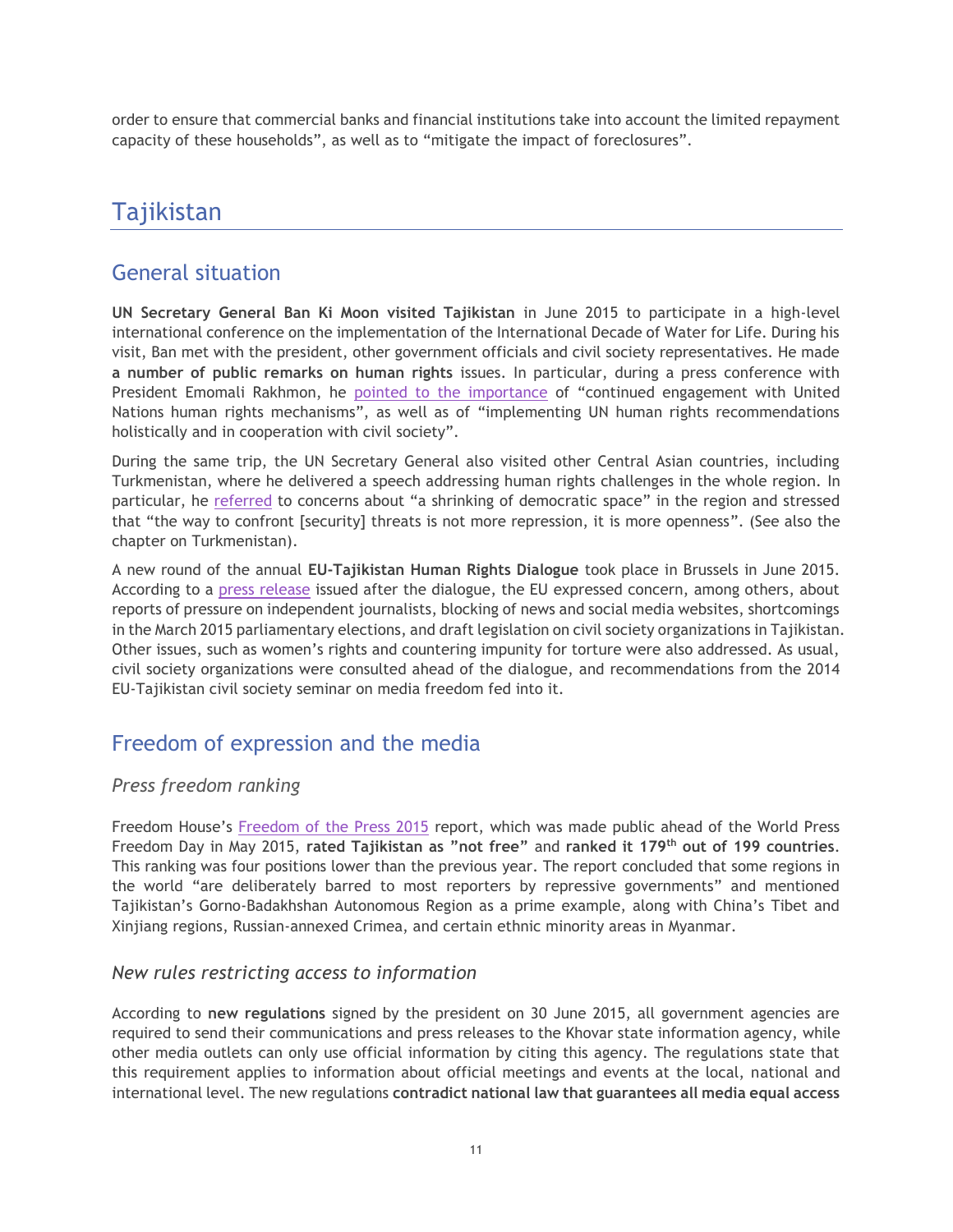**to information**. Media representatives are concerned that the regulations will be used to deprive them of the opportunity to obtain first-hand information about official events and that they will have to rely on receiving belated information from the state information agency.

#### *Blocking of websites*

In late May 2015, **access to independent online media resources** such as Asia Plus and the Tajik Bureau of Radio Free Europe/Radio Liberty (*Ozodi*), as well as **social media sites** such as Facebook, *Odnoklassniki*, *Vkontakte* and YouTube were **blocked** by major internet providers. This happened after a controversial video message appeared online featuring Gulmurod Halimov, the former commander of the Tajik special police force OMON, who stated that he had joined the Islamic State (IS) and threatened the Tajikistani government with revenge for its "anti-Islamic policies". While a growing number of Tajikistani citizens reportedly have joined the IS, this was the first time a high-ranking official had announced doing so. The authorities opened [an investigation](http://www.asiaplus.tj/en/news/tajik-law-enforcement-authorities-launches-investigation-former-omon-commander) into Halimov's case on charges of treason, participation in an armed group, and unlawful participation in an armed conflict or warfare on the territory of another state (Criminal Code articles 305, 187 and 401) and issued an international arrest warrant.

As on earlier occasions, it was believed that the website blockings were implemented on the basis of [an](http://www.asiaplus.tj/en/news/asia-plus-site-and-number-other-news-sites-inaccessible-tajikistan-0)  [informal order](http://www.asiaplus.tj/en/news/asia-plus-site-and-number-other-news-sites-inaccessible-tajikistan-0) from the State Communications Service. However, also this time, this service denied any responsibility. At a press conference held in July 2015, its spokesperson [said](http://web.news.tj/ru/news/sluzhba-svyazi-pust-operatory-dokazhut-chto-my-blokiruem-saity) that the service has not blocked access to any sites and does not have equipment that would enable it "to control all of the internet". The spokesperson also said that if internet or cell phone providers refer to instructions from the communications service to explain the blocking of sites, they "should be asked to provide evidence" of this, i.e. copies of any documents where they have been instructed to block internet resources.

In a [statement](http://dushanbe.usembassy.gov/pr_06042015.html) issued on 4 June 2015, the US embassy in Dushanbe said it was "concerned with the blockage of access to Facebook, Radio Ozodi, Asia Plus and other Internet news sites in Tajikistan" and urged the government to "lift any restrictions" on these and other sites.

The OSCE Representative on Freedom of the Media has previously [reminded](http://www.osce.org/fom/119670) the Tajikistani authorities that any restriction imposed on access to online content "should be defined by law, be proportionate and based on a court decision".

In late August 2015, it was [reported](http://rus.ozodi.org/content/article/27207222.html) that providers had received an unofficial order to **again block access to Facebook and YouTube**.

# <span id="page-13-0"></span>Freedom of association and assembly

### *New legislation on NGO funding*

[Amendments to the Law on Public Associations](http://minjust.tj/index.php?option=com_content&view=article&id=72&Itemid=82&lang=ru) were adopted by the parliament in June 2015 and signed by the president on 8 August. They were officially published on 12 August. According to these amendments, which were drawn up by the Ministry of Justice, information about **all funds received by public associations from foreign and international sources must be included in a special government register**. Following [strong criticism](http://www.iphronline.org/tajikistan-ngo-law-appeal-20141125.html) of the draft provisions by civil society, they were amended prior to being submitted to the parliament, to say that that the implementation of programs using foreign funds requires "notifying" the registration body, rather than "registration" per se. However, the provisions that were adopted **remain vaguely worded and do not provide any details on the notification procedure**, giving rise to concerns that the new requirements may be used to obstruct access to funding of NGOs. When speaking in front of the parliament during the consideration of the new legislation,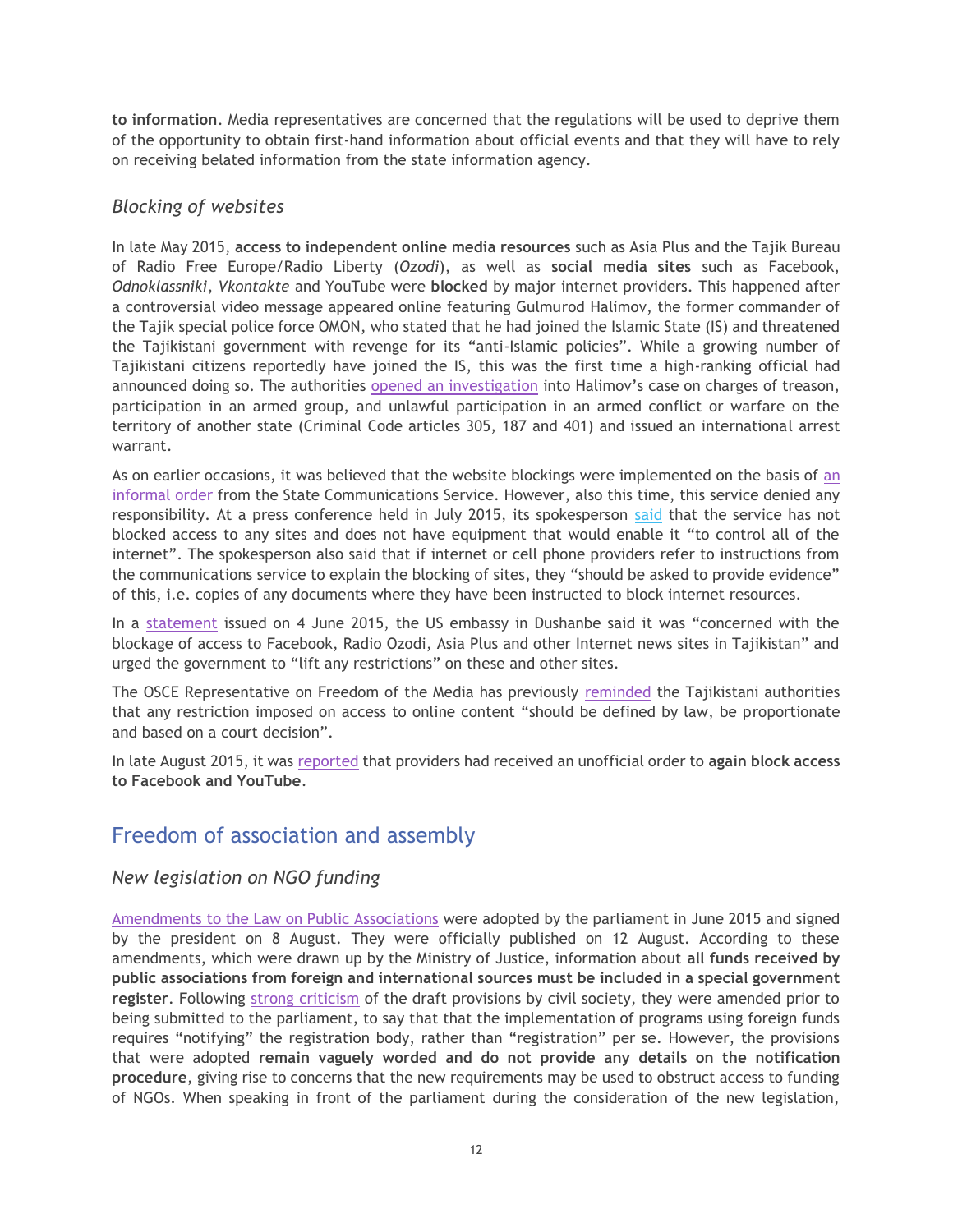Minister of Justice Rustam Shomurod [stated](http://news.tj/ru/news/granty-npo-tadzhikistana-budut-pod-kontrolem-vlastei) that the concerns of NGOs are being addressed and that a simple notification mechanism will be elaborated by the government. The Ministry of Justice is currently working on instructions for the implementation of the new provisions.

The Tajikistani draft legislation has been **repeatedly criticized by UN human rights representatives**. In his opening statement at the 29th Session of the Human Rights Council in June 2015, High Commissioner for Human Rights Zeid Ra'ad Al Hussein [expressed concern](http://www.ohchr.org/EN/NewsEvents/Pages/DisplayNews.aspx?NewsID=16074&LangID=E) that draft legislation targeting NGOs under consideration in Tajikistan and other Central Asian countries may "contribute yet further to the shrinking of the democratic space." At the same Human Rights Council session, UN Special Rapporteur on the rights to freedom of peaceful assembly and of association Maina Kiai [reported](http://freeassembly.net/wp-content/uploads/2015/06/Communications-report-2015.pdf) sending a communication to the Tajikistani government about the draft amendments in December 2014. In that communication, he stated that "the legal requirement to account systematically for funding from foreign sources and to apply to a new registry to receive and use foreign funding would not meet [the] test of necessity and proportionality" set out by international human rights law. He reminded the government of its obligation to ensure that civil society "can carry out their legitimate work free from undue restrictions".

Moreover, on 3 August 2015, UN High Commissioner for Human Rights spokesperson Cécile Pouilly [criticized](http://www.ohchr.org/EN/NewsEvents/Pages/DisplayNews.aspx?NewsID=16288&LangID=E) the draft legislation, saying it "could negatively affect the important work of civil society organizations in the country" and "could deter them from seeking resources from foreign sources". She stressed that "the vagueness of the wording used in these amendments may result in arbitrary or discriminatory enforcement" and concluded that the amendments "constitute overly broad restrictions to the right to freedom of association and run counter to Tajikistan's obligations". The UN Committee on Economic, Social and Cultural Rights also [criticized](http://tbinternet.ohchr.org/_layouts/treatybodyexternal/Download.aspx?symbolno=E%2fC.12%2fTJK%2fCO%2f2-3&Lang=en) the amendments when reviewing Tajikistan earlier this year.

The EU [reported](http://eeas.europa.eu/statements-eeas/2015/150612_02_en.htm) conveying concerns about the draft legislation at its Human Rights Dialogue with Tajikistan in June 2015.

#### *Inspections of NGOs*

In the recent period, **a series of inspections of NGOs** have been carried out by the Ministry of Justice, the General Prosecutor's Office, the Tax Committee, labour inspection authorities and other bodies. These authorities have requested copies of a range of documents concerning the activities of NGOs, ranging from the statutes of the organizations to documents concerning fire safety. It is not clear how NGOs have been selected for inspection or why. A representative of the Ministry of Justice was [quoted](http://rus.ozodi.org/content/article/27108079.html)  [by media as saying](http://rus.ozodi.org/content/article/27108079.html) that the purpose of the inspections is to assess the "transparency" of the activities of NGOs and to determine "how purposefully" funds allocated to them have been used. Similar arguments have been used to justify the new provisions of NGO funding (see above).

Under existing Tajikistani legislation, relevant authorities have wide powers to monitor and oversee the activities of NGOs. The **conduct of inspections of NGOs is not regulated in any detail**. The recent amendments to the Law on Public Associations (see above) contain a new provision saying that the procedure for inspecting the statutory activities of such organizations "is confirmed" by the Ministry of Justice. However, it remains unclear whether the instructions for the implementation of the amendments that the Ministry of Justice currently is working on also will cover the procedure for inspections of NGOs, including inspections of their finances.

**Among the organizations singled out during the recent wave of inspections are several well-known human rights NGOs.** For example, in June-July 2015, the Independent Center for the Protection of Human Rights (ICPHR) and the Bureau for Human Rights and Rule of Law (BHR) were both subjected to inspections by tax authorities. The ICPHR has yet to receive a report on the inspection of its financial documents, while the BHR was informed in mid-August that the checks of its financial documents allegedly had revealed violations of the Tax Code. No detailed information on these violations was,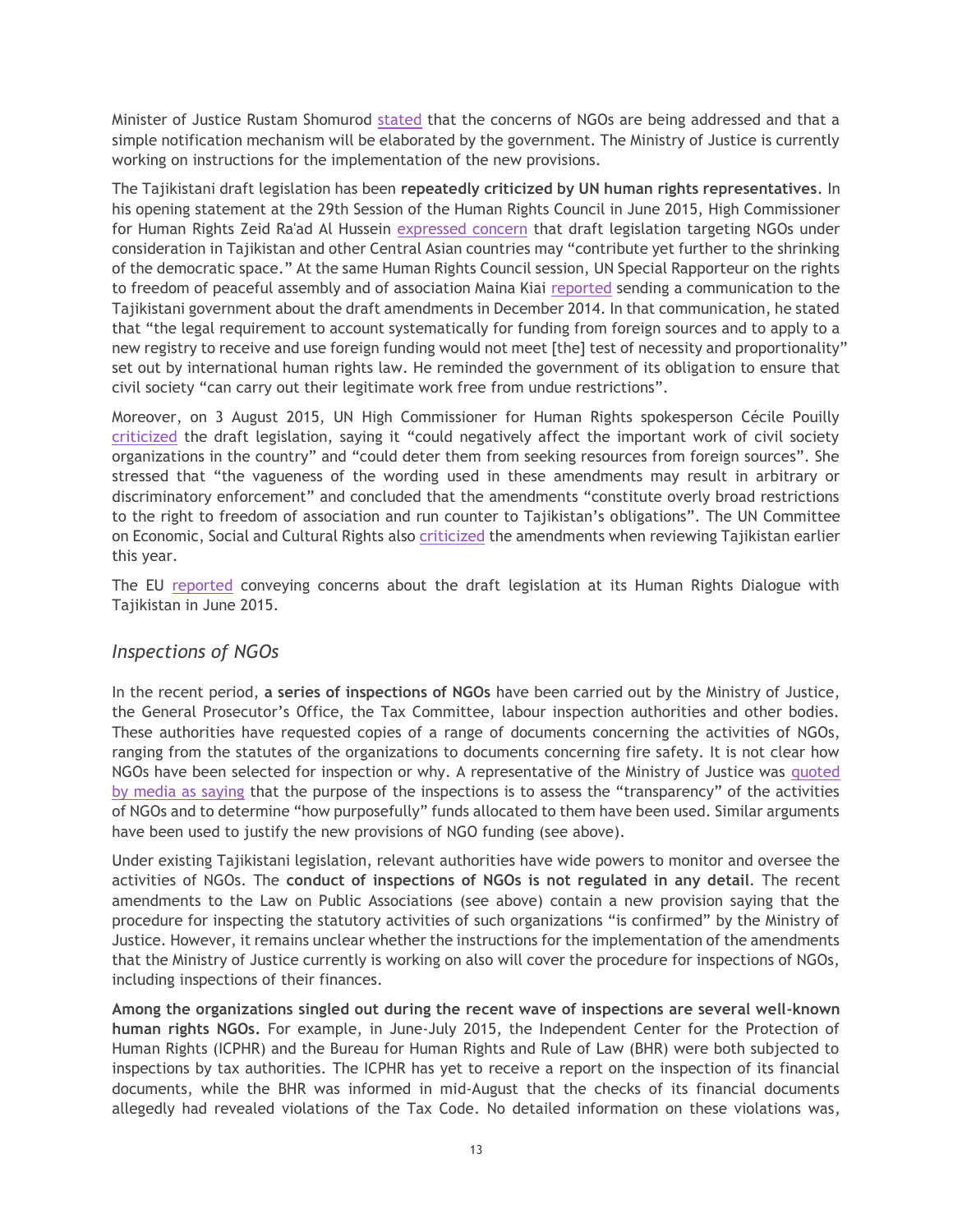however, provided. The organization was ordered to pay a fine of 42 639 Somoni (about 6000 EUR) within 10 days, which was a great burden for it.

Moreover, in another development of serious concern, in June 2015, the **Tax Committee brought a lawsuit against Nota Bene**, **requesting its liquidation** because it allegedly took advantage of gaps in the legislation when obtaining registration in 2009. As many other NGOs in Tajikistan, Nota Bene is registered as a "public foundation" with the Tax Committee rather than as a "public association" with the Ministry of Justice. National law foresees both types of NGOs and according to the Law on Registration of Legal Entities, "public foundations" can be registered in a simplified procedure, which does not involve the same legal assessment of documents as that required for the registration of "public associations". Nota Bene did not receive any prior warning before the Tax Committee initiated its liquidation and was not granted any opportunity to rectify the alleged violations. On 19 June, the Dushanbe Economic Court rejected the lawsuit against the organization, saying it was outside its jurisdiction. However, the Tax Committee subsequently turned to the Ismoili Somoni District Court in Dushanbe with another, similar lawsuit, which is currently pending consideration.

Among others, the UN Human Rights Committee has [criticized](http://tbinternet.ohchr.org/_layouts/treatybodyexternal/Download.aspx?symbolno=CCPR/C/TJK/CO/2&Lang=En) the arbitrary closure of NGOs in Tajikistan, "without observance of procedural safeguards or as a disproportionate response to technical irregularities." The UN Special Rapporteur on the right to freedom of peaceful assembly and of association has [stressed](http://freeassembly.net/wp-content/uploads/2014/11/Association-rights-factsheet-final-v2.pdf) that the involuntary dissolution of NGOs should only be possible when "there is a clear and imminent danger resulting in a flagrant violation of national law" and when "softer measures would be insufficient."

#### *Harassment of the political opposition*

**The Islamic Renaissance Party of Tajikistan** (IRPT), the country's largest opposition party that lost its representation in the parliament in the March 2015 elections, **continued to report facing harassment**.

On 1 July 2015, the IRPT [sent an appeal](http://www.news.tj/ru/node/210889) to the UN, the OSCE, the EU and other international actors that helped facilitate the signing of the 1997 General Agreement on the Establishment of Peace and National Accord, which ended the civil war. IRPT was a member of the United Tajik Opposition that signed this agreement. In its appeal, IRPR pointed to increasing pressure against the party and its members, saying these measures contradict national legislation and the provisions of the peace agreement and threaten peace and stability in the region. It said that its appeals to national authorities on this issue have not had any result. In a statement made shortly thereafter, the EU delegation in Vienna [expressed concern](http://eeas.europa.eu/delegations/vienna/documents/eu_osce/permanent_council/2015/pc_1061_eu_on_tajikistan.pdf) about pressure against IRPT and the political opposition more generally and "strongly urged" the Tajikistani government "to abide by its OSCE commitments and re-open the space for peaceful alternative political views to be expressed".

IRPT chairman Mukhiddin Kabiri, who currently resides abroad, stated in June 2015 that he fears returning to Tajikistan because of reports in state media suggesting that a criminal case is being initiated against him. At a later press conference, Minister of Interior Ramazon Rakhimzod [stated](http://news.tj/ru/news/rakhimzoda-lideru-pivt-v-tadzhikistane-nechego-boyatsya) that Kabiri "does not have anything to fear in Tajikistan" and that "there is no case" against him.

Moreover, in a further development, on 28 August 2015, the **Ministry of Justice** [warned](http://www.khovar.tj/rus/content/%D0%BC%D0%B8%D0%BD%D0%B8%D1%81%D1%82%D0%B5%D1%80%D1%81%D1%82%D0%B2%D0%BE-%D1%8E%D1%81%D1%82%D0%B8%D1%86%D0%B8%D0%B8-%C2%AB%D0%BF%D0%B0%D1%80%D1%82%D0%B8%D1%8F-%D0%B8%D1%81%D0%BB%D0%B0%D0%BC%D1%81%D0%BA%D0%BE%D0%B3%D0%BE-%D0%B2%D0%BE%D0%B7%D1%80%D0%BE%D0%B6%D0%B4%D0%B5%D0%BD%D0%B8%D1%8F-%D1%82%D0%B0%D0%B4%D0%B6%D0%B8%D0%BA%D0%B8%D1%81%D1%82%D0%B0%D0%BD%D0%B0-%D0%B1%D0%BE%D0%BB%D1%8C%D1%88%D0%B5-%D0%BD%D0%B5-%D1%8F%D0%B2%D0%BB%D1%8F%D0%B5%D1%82%D1%81%D1%8F) **the IRPT that its activities were "illegal"**. The Ministry accused the party of "systematic violations of the law", saying in particular that it no longer meets the requirement for political parties to have branches in a majority of the country's cities and districts and that it carries out "mass religious propaganda", which only religious movements are allowed to do. The Ministry requested the party to inform it about the steps taken to address the warning within 10 days, saying it will otherwise take further measures, meaning it could file a lawsuit to have the party closed down.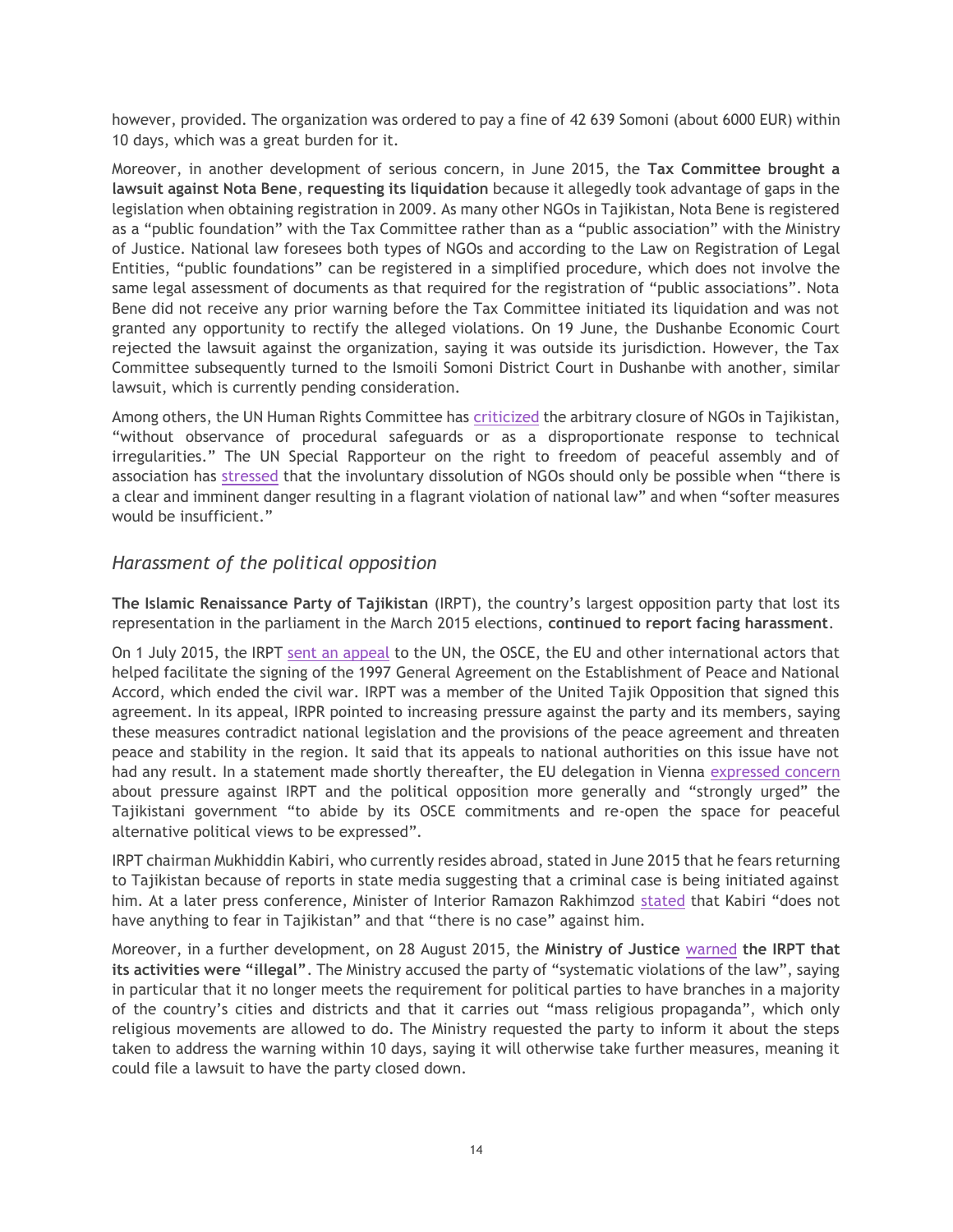Two opposition activists living abroad were detained on extradition requests issued by the Tajikistani authorities: Shabnam Khudoydodova was detained by Belarusian authorities in July 2015 and Sobir Valiev by Moldovan authorities in August 2015. They are both associated with the Group 24, which was banned as "extremist" by the Tajikistani Supreme Court last October after calling for holding an anti-government rally, and are wanted on extremism charges. Human Rights Watch and other NGOs [urged](http://www.hrw.org/news/2015/08/17/moldova-activist-faces-extradition-tajikistan) the Belarusian and Moldovan authorities **not to extradite the two activists because of the risk that they may be subjected to torture and ill-treatment upon return**. Another activist, Maksud Ibragimov, leader of the opposition movement Tajikistan's Youth for Revival, was [sentenced](http://catoday.org/centrasia/21018-v-tadzhikistane-cherez-mesyac-posle-prigovora-oppozicionnomu-politiku-ibragimovu-vyyasnilos-chto-on-osuzhden-na-17-let-a-ne-na-13.html) to 17 years in prison on extremism charges by a Dushanbe court in June 2015.

# <span id="page-16-0"></span>Access to justice, non-discrimination and the protection of vulnerable groups

### *Protection of labour migrants*

According to [information](http://m.rosbalt.ru/moscow/2015/06/01/1404026.html) from Tajikistan's National Bank, there was a **considerable decrease in remittances** sent to the country from abroad during the first four months of 2015. During this period, the remittances amounted to 616 million USD, which was 34% less than for same period in 2014. Hundreds of thousands of Tajikistani labour migrants work above all in Russia, but the recent economic downturn and new stricter migration rules have **contracted labour migration** to this country, and the depreciation of the ruble has resulted in a decrease in the real USD income of migrants. The World Bank has [depicted](http://www.worldbank.org/en/news/press-release/2015/04/13/remittances-growth-to-slow-sharply-in-2015-as-europe-and-russia-stay-weak-pick-up-expected-next-year) Tajikistan as the world's most remittance dependant country, where 49% of the GDP was made up of remittances in 2013.

Many Tajikistani labour migrants work in the informal economy and are highly vulnerable to abuse. At a press briefing held in May this year, Tajikistan's ambassador to Russia [criticized](http://www.tajembassy.ru/ru/press/news/10-politika/235-brifing-posla-rt-v-rf-imomuddina-sattorova-v-mia-rossiya-segodnya) the Russian authorities for lack of attention to the problem of violations of the rights of labour migrants by employers.

When reviewing Tajikistan earlier this year, the UN Committee on Economic, Social and Cultural Rights [called on](http://tbinternet.ohchr.org/_layouts/treatybodyexternal/Download.aspx?symbolno=E%2fC.12%2fTJK%2fCO%2f2-3&Lang=en) the authorities of the country to take enhanced efforts to protect migrant workers abroad, as well as to reintegrate returning migrant workers.

#### *Issues concerning religious freedom and tolerance*

In its [2015 annual report,](http://www.uscirf.gov/sites/default/files/USCIRF%20Annual%20Report%202015%20%282%29.pdf) the US Commission on International Religious Freedom **denoted Tajikistan as one of 17 countries of particular concern**. These are countries that are considered to engage in or tolerate "particularly severe violations of religious freedom". Other countries on this list include, among others, Burma, China, Eritrea, Iran, North Korea, Saudi Arabia, Syria, Turkmenistan and Uzbekistan.

In mid-May 2015, the General Prosecutor's Office opened a criminal case concerning **fake licenses to wear a hijab or spot a beard** that were being sold in the name of the State Committee on Religion. An investigation is reportedly under way under Criminal Code article 340 (forgery and the preparation of fake documents) and article 189 (inciting national, racial, inter-ethnic or religious hatred). As previously reported, this spring reports also surfaced about arbitrary and discriminatory measures taken by law enforcement authorities in the name of counteracting religious extremism, including raids against those deemed to be selling "inappropriate" Muslim clothing, as well as cases of forcible shaving of bearded Muslim men. Representatives of the Ministry of Internal Affairs have denied that any official orders have been given for such measures and have stated that all complaints about unlawful actions will be investigated.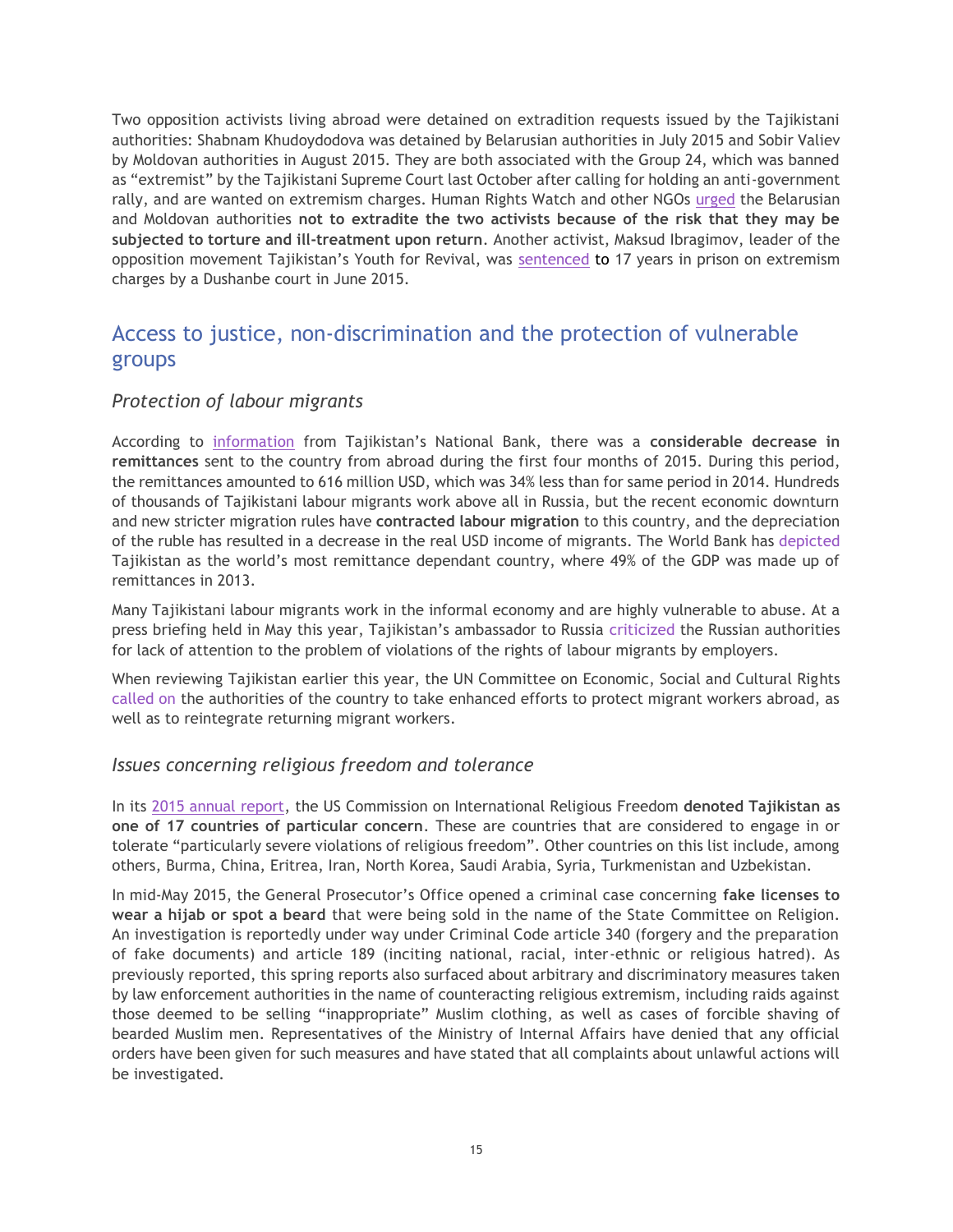### *Dismissals of disabled people*

Civil society organizations reported receiving numerous complaints from **individuals eligible for disability pension** who **were pressured to resign or dismissed from their places of work** in state institutions. According to information available to these organizations, this happened after the presidential advisor on human resources, Asadullo Rakhmon, signed an order to this end in April 2015. In a [joint statement,](http://news.tj/ru/news/ne-uvolnyaite-rabotayushchikh-invalidov) a dozen civil society organizations emphasized that national legislation does not contain any provisions prohibiting disabled people from working and earning a salary, although they receive disability pension (whose level is so low that it is virtually impossible to get by on it alone). They stated that the dismissal of individuals because they receive disability pension **violates the equal right to work of disabled people**, as protected by national law and international human rights standards, and run counter to the efforts of the Tajikistani authorities to improve the situation of disabled people. When reviewing the situation in Tajikistan earlier this year, the UN Committee on Economic, Social and Cultural Rights [expressed concern](http://tbinternet.ohchr.org/_layouts/treatybodyexternal/Download.aspx?symbolno=E%2fC.12%2fTJK%2fCO%2f2-3&Lang=en) about the high level of unemployment among disabled people and called for measures to address this problem.

#### *Proposal for compulsory medical testing of future spouses*

The Tajikistani authorities are reportedly considering introducing **compulsory medical testing for individuals wishing to get married**. Speaking at a conference in Dushanbe in June 2015, a representative of the Ministry of Health [said](http://www.interfax.by/news/world/1186357) that new draft regulations under consideration would require both future spouses to undergo a thorough medical check-up and analyses to determine whether they suffer from certain infectious diseases, including Syphilis, HIV, Hepatitis B and Tuberculosis. These plans are of concern as such regulations, if adopted, would **risk infringing privacy rights and result in discriminatory treatment** of HIV-infected individuals and others whose medical record is found "problematic".

#### *Access to justice: Compensation for torture*

A military court in Dushanbe ruled on 25 May 2015 to award former military conscript Shakhbol Mirzoev, who was tortured so badly that he was left paralyzed in March 2014, 97 265 Somoni (about 14 000 EUR) in compensation for physical damage and 20 000 Somoni (about 3000 EUR) for moral damage. Mirzoev's lawyer and civil society organizations [criticized](http://www.iphronline.org/raise-torture-cases-at-eu-tajikistan-human-rights-dialogue-20150611.html) the amount of compensation as **incommensurate with the harm he suffered**. Both parties appealed the ruling. On 6 August 2015, the military board of the Supreme Court revoked the decision of the military court and sent it back to the latter court for new consideration, by another judge. The military officer who tortured Mirzoev was sentenced to nine years in prison in June 2014, while a medical attendant found guilty of neglect in his case was sentenced to 18 months' corrective labour. However, as a result of the application of an amnesty law, the sentence of the military officer was later reduced by three years, while the assistant was relieved from serving the sentence.

# <span id="page-17-0"></span>Turkmenistan

# <span id="page-17-1"></span>General situation

A **growing personality cult** is being promoted around Turkmenistan's President Gurbanguly Berdymukhammedov. One example of this is the new, giant gold statue depicting him riding a horse that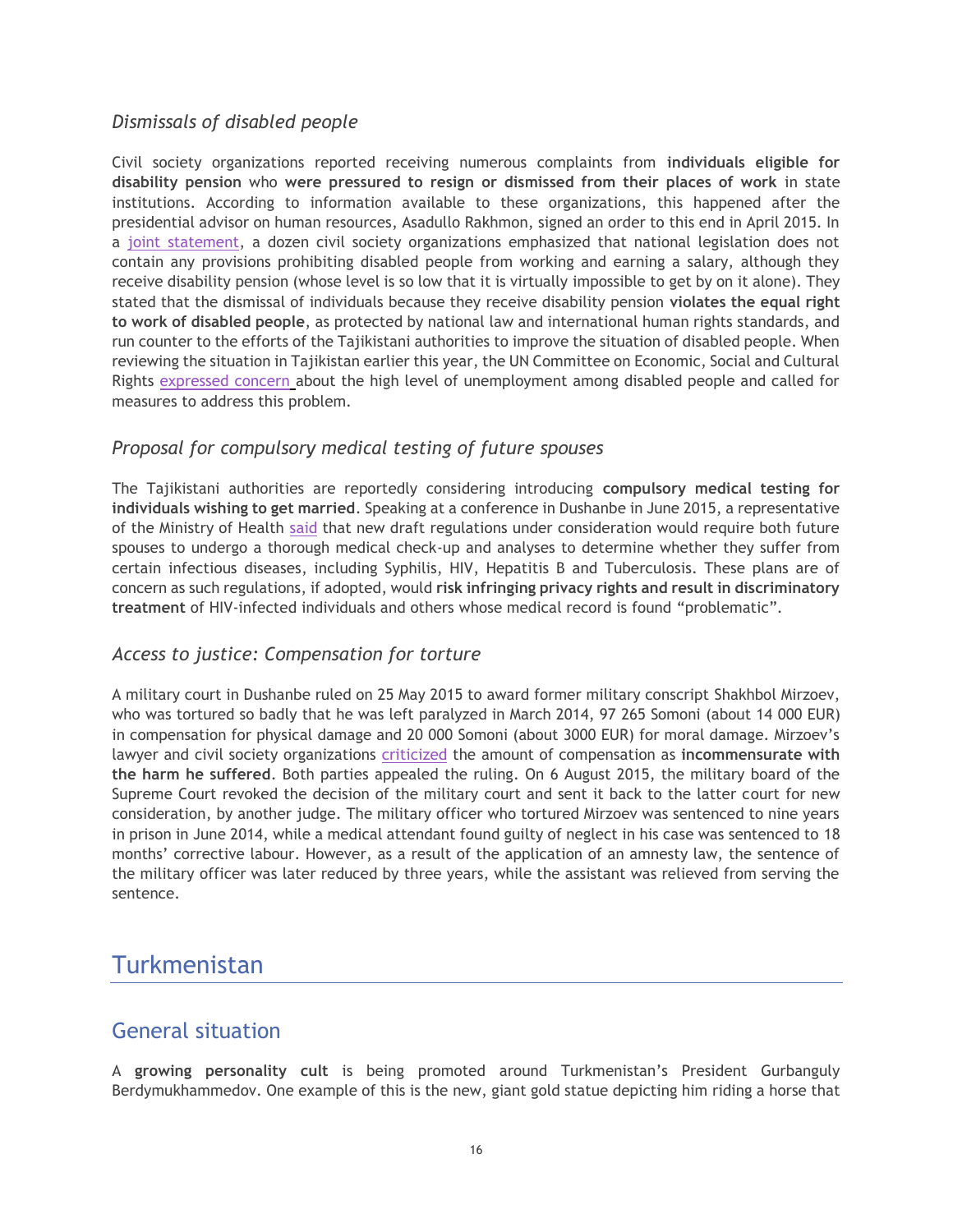was unveiled in Ashgabat on 25 May 2015. TIHR [reported](http://www.chrono-tm.org/en/2015/05/turkmenistans-population-is-preparing-a-gift-to-the-president/) that funds to cover the costs of this statute were collected by withholding parts of the salary of employees at state-run organizations.

Citizens also continue to be mass mobilized to greet and applaud the president at various events. On 5 August 2015, such a mobilization effort [ended tragically](http://www.chrono-tm.org/en/2015/08/three-fatalities-during-festivities/): according to TIHR's information, three people died after being made to wait some 7 hours without access to water, food or toilet facilities before the president arrived for the opening of the new, renovated Kopetdag stadium in Ashgabat. Many others in the crowd, which included children and elderly people, fainted and over a dozen were hospitalized in total.

As a result of **presidential pardons** implemented in May and July 2015, a total of over 2000 prisoners were reported by state media to have been released. No individuals held on politically motivated grounds are known to have been among these.

**UN Secretary General Ban Ki Moon visited Turkmenistan** as part of a tour to all five Central Asian countries in June 2015. Speaking to local officials and students at the University for Humanities and Development in Ashgabat on 13 June, he [referred](http://www.un.org/sg/statements/index.asp?nid=8723) to concerns about "a shrinking democratic space" across Central Asia and warned against using security threats "as a pretext to clamp down on civil society, minorities and human rights defenders". At a press conference with President Berdymukhammedov, he [called on](http://www.un.org/sg/offthecuff/index.asp?nid=3987) the Turkmen authorities to ensure that the Ombudsman's office that is being established meets the Paris Principles, to grant independent observers access to places of detention, to issue standing invitations to all UN special procedures and to "move towards media pluralism, freedom of expression and access to information".

A new **EU-Turkmenistan Human Rights Dialogue** took place in Ashgabat on 17 June 2015. According to a [press release](http://eeas.europa.eu/statements-eeas/2015/150617_08_en.htm) issued by the EU, it raised concerns such as disappearances in prison, blocking of websites, arbitrary evictions, forcible dismantling of satellite dishes and excessive restrictions on civil society. TIHR and IPHR provided information for the dialogue. Civil society organizations continued to [call](http://www.iphronline.org/call-for-strong-human-rights-conditions-for-the-ratification-of-eu-turkmenistan-pca-20150529.html) for the application of **human rights conditionality** with respect to the ratification of the EU-Turkmenistan Partnership and Cooperation Agreement.

On 12 May 2015, **Austrian President Heinz Fischer received President Berdymukhammedov** in Vienna. TIHR and IPHR [urged](http://www.iphronline.org/letter-to-austrian-president-on-turkmenistan-20150511.html) the Austrian president to address human rights with the Central Asian leader, as did other NGOs. The Austrian president later [told the press](http://www.bundespraesident.at/newsdetail/artikel/turkmenischer-praesident-bei-bundespraesident-heinz-fischer-auch-menschenrechte-thema/) that he had "touched in detail" on human rights issues, including concrete cases. The Turkmen president [kept silent](http://www.chrono-tm.org/en/2015/05/berdymukhamedov-refuses-to-give-a-press-conference-in-vienna/) on this topic and refused to take questions from journalists. Following the meeting, several bilateral agreements were signed, including one on increasing economic cooperation.

# <span id="page-18-0"></span>Freedom of expression and the media

### *Media situation and harassment of "inconvenient" individuals*

The media situation remains alarming in the country. In Freedom House's 2015 **Freedom of the Press**  Index, Turkmenistan was [ranked](https://freedomhouse.org/report/freedom-press-2015/harsh-laws-and-violence-drive-global-decline) at the very bottom: 197<sup>th</sup> among 199 countries.

Over the years, **correspondents of the Prague-based Turkmen service of Radio Free Europe/Radio Liberty** (RFE/RL), Radio *Azatlyk* have repeatedly been singled out for intimidation and pressure by the Turkmen authorities. The following recent cases are of great concern:

 In June 2015, **Osmankuly Hallyev**, a correspondent for the RFE/RL's Turkmen service since 2006, [resigned](http://www.rferl.org/content/journalists-in-trouble-turkmen-journalist-harassed/27060935.html) from his job, citing an unprecedented campaign of intimidation in the past month. In his letter of resignation, Hallyev said that he had been interrogated by anti-terrorism officials, pressed to disclose his sources, publicly denounced, and threatened with charges of harming the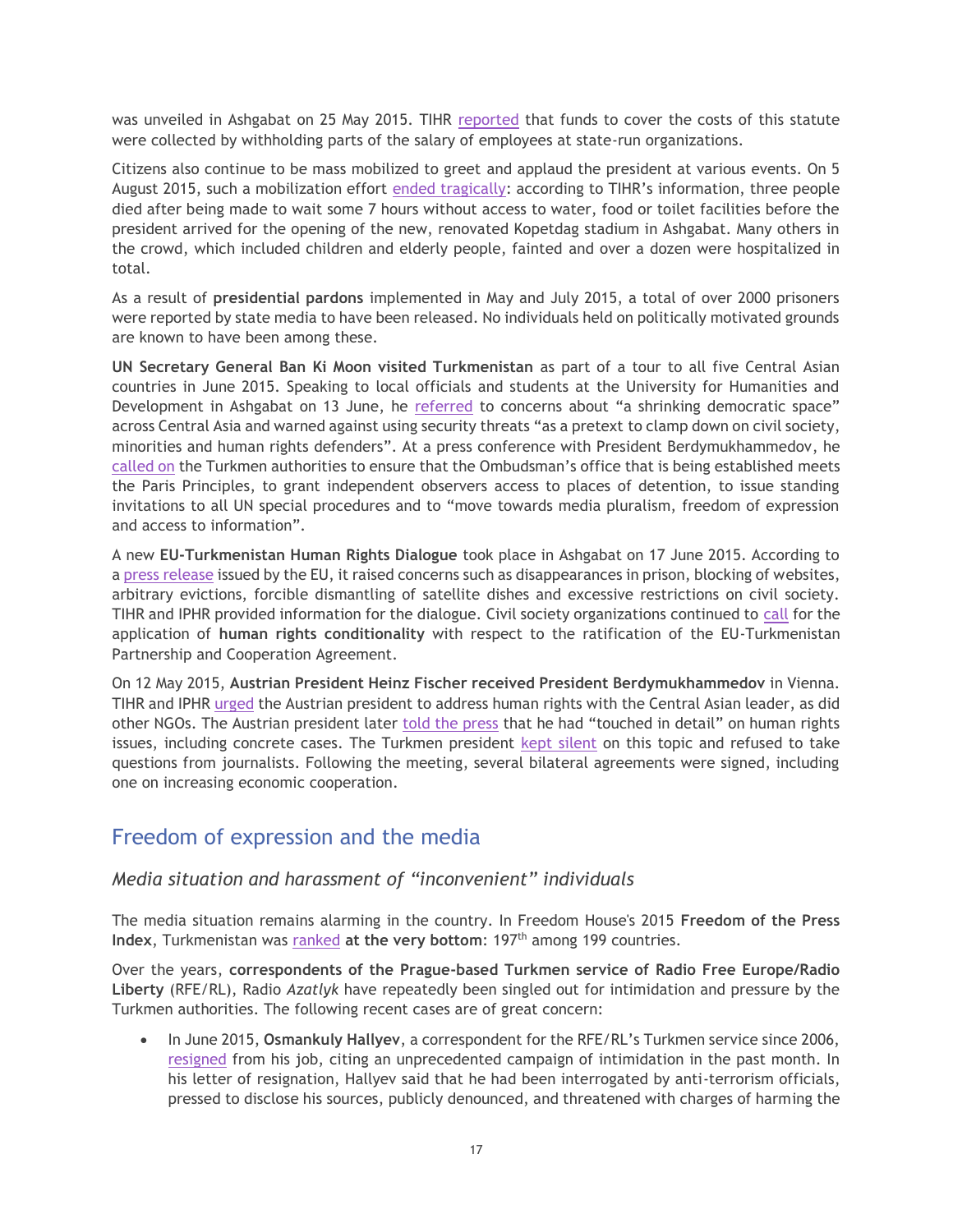country's reputation if he did not renounce his cooperation with the RFE/RL. Hallyev and his family members had also previously been subjected to harassment by authorities on several occasions.

 **Saparmamed Nepeskuliev**, a freelance journalist working with the RFE/RL's Turkmen service and the Netherlands-based Alternative Turkmenistan News (ATN), [went missing](http://www.fergananews.com/news/23693) on 7 July 2015 when visiting the city of Avaza to conduct research and photograph various sites. On 28 July, his family finally tracked him down at a prison facility some 30 km from Avaza. They were told that he had been detained for the unlawful possession of "narcotic" pills, but were not allowed to see him. Nepeskuliev has reportedly [continued to be denied access](http://www.rferl.org/content/turkmenistan-rferl-detained-correspondent/27205876.html) to a lawyer and family members, [placing him](https://www.hrw.org/news/2015/07/30/turkmenistan-free-rights-activist-immediately) at a serious risk of torture and ill-treatment. In early September, RFE/RL [reported](http://www.rferl.org/content/turkmenistan-rferl-correspondent-rsf-concern/27233417.html) that Nepeskuliev's family had learned that he was sentenced to three years in prison on 31 August, but that the Turkmen authorities have not officially confirmed the sentence. Writing under a pseudonym, Nepeskuliev has published articles about issues such as corruption, problems in the health care system and water shortages. Several years ago, he was temporarily placed in a psychiatric hospital after organizing a picket in connection with a visit by the president. The OSCE Representative on Freedom of the Media and a number of international human rights NGOs have [called for](http://www.osce.org/fom/176726) the release of Nepeskuliev.

Other individuals considered "inconvenient" by the authorities also continue to be subjected to harassment. This is a recent case:

 As [reported](http://www.hrw.org:8080/news/2015/08/13/turkmenistan-expert-blocked-leaving-country) by Human Rights Watch, **Geldy Kyarizov** – an internationally acclaimed horsebreeding expert who fell out of favour with the government over a decade ago – was stopped from boarding a Moscow-bound plane in Ashgabat on 5 August 2015, despite having a valid Russian visa. His daughter and sister-in-law were also prevented from leaving and were the targets of an alleged hit-and-run earlier the same day, an incident that authorities failed to investigate. Kyarizov was planning to undergo medical treatment in Russia and had been invited to attend a meeting of the international Long Riders' Guild in Switzerland. At the end of 2014, he and his family members were similarly denied exit from the country. A former government member, Kyarizov was imprisoned on charges believed to be politically motivated in 2002. Since being pardoned and released in 2007, he has continued to be held under surveillance and has been subjected to other forms of pressure. His horse farm has been confiscated. On 19 August, horsemen from all over the world [sent a letter](http://www.chrono-tm.org/en/2015/08/worlds-horsemen-call-for-liberty-of-former-turkmen-horse-ministerconcentration-camp-survivor/) to President Berdymukhammedov, calling for Kyarizov's release.

(See also the case of civil society activist defender Natalia Shabunts in the following section).

#### *Forcible removal of satellite dishes*

TIHR reported about a **renewed campaign** by local authorities to **dismantle private satellite dishes** in Ashgabat. These measures, which authorities have sought to justify by saying that satellite dishes spoil the appearance of apartment buildings, have served to restrict access of citizens to information from foreign channels.

Measures to forcibly remove satellite dishes were being [carried out](http://www.chrono-tm.org/en/2015/06/barbarian-dismantling-of-satellite-aerials-in-ashgabat/) even at the same time as the EU-Turkmenistan Human Rights Dialogue was taking place in the Turkmen capital on 17 June 2015, in the course of which the EU raised concerns about this practice.

Residents whose satellite dishes have been removed have been promised that cable TV will instead be installed in their houses, providing access to a range of TV channels. However, in many cases, cable TV has yet to be installed, and the residents of houses where such installments have been made have been requested to cover the costs for this. A monthly subscription fee will also be charged for cable TV.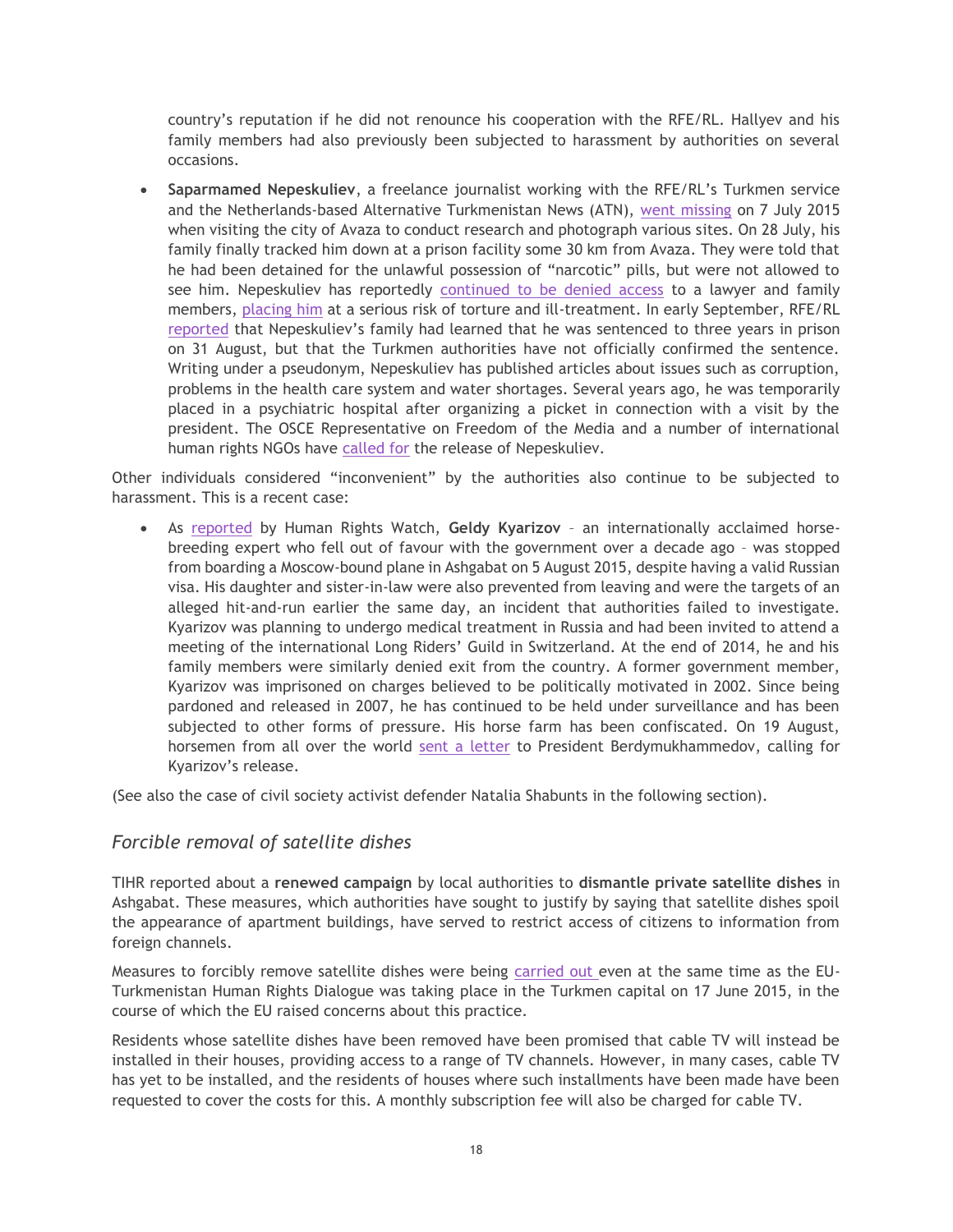On 3 August 2015, when well-known civil society activist **Natalia Shabunts** was visiting relatives in Russia, local officials [dismantled](http://www.chrono-tm.org/en/2015/08/quiet-revenge-of-ashgabat-authorities/) the two satellite dishes outside her Ashgabat apartment. Shanbunts has spoken out about the arbitrary campaign against satellite dishes and has resisted previous attempts to remove her own satellite dishes, although such appliances have been removed from outside other apartments in the house where she lives. She has repeatedly faced intimidation and pressure because of her civic engagement.

#### *Internet access*

Turkmenistan's first **national satellite communications system**, which was launched from a US-based air force station in April 2015, began operating in June 2015. The State News Agency [hailed](http://www.turkmenistan.gov.tm/_eng/?id=4767) the launching of the satellite as a national achievement of historical significance and reported that it will facilitate the "provision of high-speed internet on the whole territory" of Turkmenistan. A new internet law adopted at the end of 2014 states that the Turkmen authorities will take measures to ensure equal and non-discriminatory internet access to citizens. According to the [most recent estimate](http://www.itu.int/ITU-D/ict/statistics/index.html) from the International Telecommunications Union, currently only about 10% of the population has internet access.

Along with other websites that provide independent information about the situation in Turkmenistan, TIHR's site "The Chronicles of Turkmenistan" continues to be blocked inside the country. However, as part of a new initiative called [Operation Collateral Freedom,](http://12mars.rsf.org/2015-en/collateralfreedom-foiling-censorship-in-12-anti-internet-countries-a-modifier/) Reporters without Borders has created a **mirror site** of this and several other sites that are blocked by authoritarian regimes, using technology designed by Chinese cyber activists from the organization [GreatFire.](https://en.greatfire.org/) The mirror site of "The Chronicles of Turkmenistan", which duplicates all the content of the main site, is now also [accessible](http://www.chrono-tm.org/en/2015/05/mirror-of-our-website-is-now-accessible-in-turkmenistan/) for users in Turkmenistan.

# <span id="page-20-0"></span>Freedom of association and assembly

### *Concerns regarding freedom of assembly*

On 1 July 2015, the new [Law on Assemblies,](http://turkmenistan.gov.tm/?id=8344) which was adopted earlier this year, **entered into force**. It is the first-ever such law since the country's independence. It allows for holding pickets, rallies and other public gatherings if local authorities are informed in advance and the venue is agreed. The law imposes **problematic restrictions** on where and when assemblies can take place, e.g. by saying that they as a rule should be organized in specifically designated venues, and grants local authorities wide discretion to refuse requests to hold assemblies. Only one-person pickets can be held without informing local authorities. There are concerns that that the new law may be used to obstruct the organization of spontaneous, peaceful protests. In the past year, a number of such protests have taken place.

In May this year, TIHR [reported](http://www.chrono-tm.org/en/2015/05/turkmenistans-oil-and-gas-sector-faces-internal-problems/) about the **detention of the alleged organizer of a labour protest** in the city of Gazachak, close to the border with Uzbekistan:

 According to information from the Uzbekistan-based NGO *Nazhot*, **Gaigysyz Berdyev** was detained on 10 April 2015 after he and some 200 other gas and oil workers from the governmentrun Turkmenneftgazstroi and Achakgazdobycha companies held a five-hour long protest outside the regional office of the Ministry of National Security in Gazachak. The protesters called for measures to be taken against their executives, as well as for the reinstatement of benefits to workers. An investigation was reportedly opened against Berdyev and other participants, but TIHR has not been able to obtain any further information.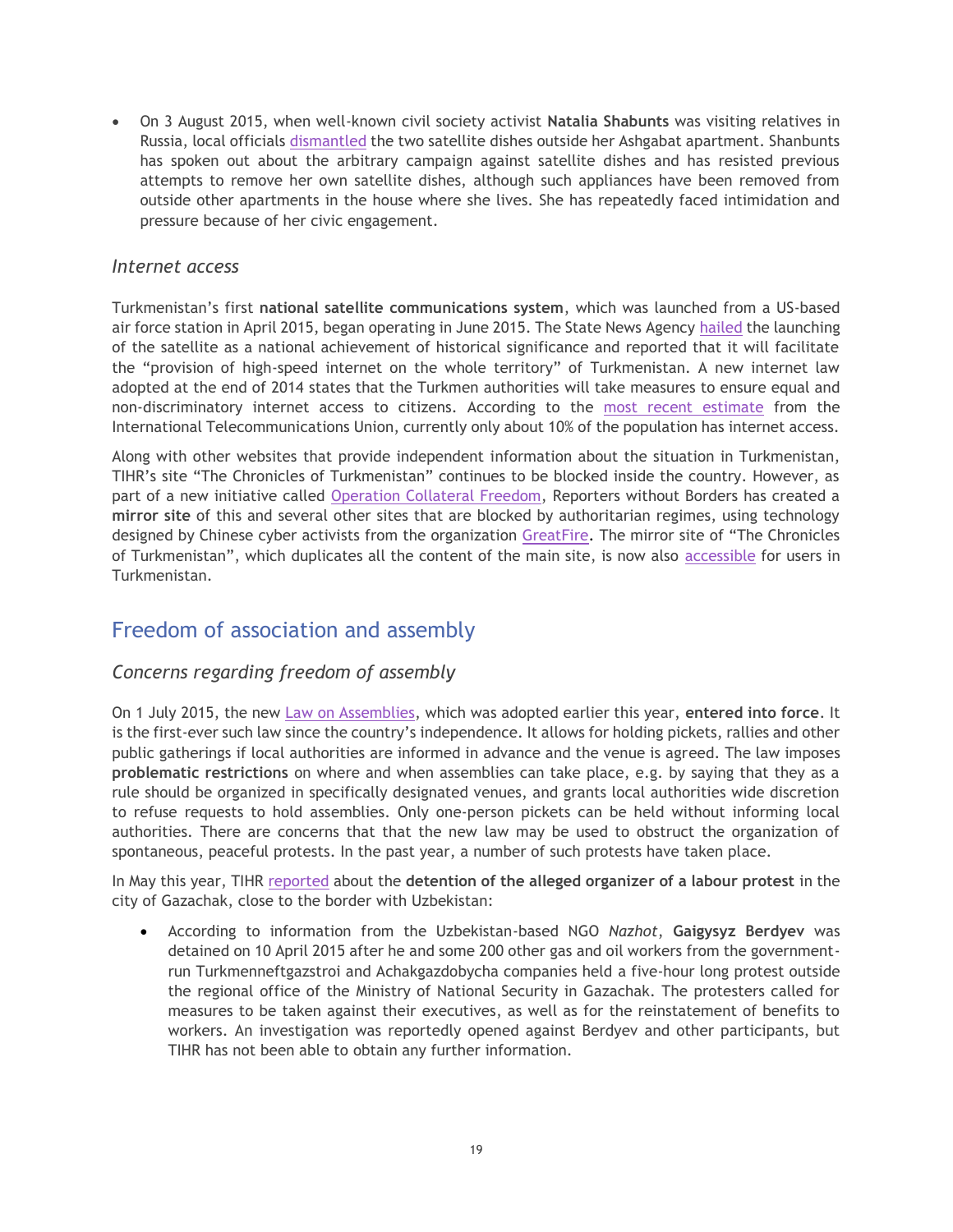# <span id="page-21-0"></span>Access to justice, non-discrimination and the protection of vulnerable groups

### *Continued efforts to enforce "moral standards" and dress code*

As previously reported, Turkmen authorities have recently stepped up efforts to enforce "traditional values" and "moral standards", reinforcing concerns about repression under this pretext. According to [information](http://www.chrono-tm.org/en/2015/04/commission-line-is-an-evil-damaging-moral-values-of-the-turkmen-youth/) received by TIHR, a **commission** made up of representatives of local authorities, police, the public prosecutor's office, GONGOs and clergy were **visiting public and educational establishments** in the northern Dashoguz province in late spring on a mission **to promote adherence to common moral standards and codes of behavior**. It was argued that this will "contribute to further prosperity of the country and its growing credibility worldwide".

Holding meetings with employees and parents in the visited institutions, commission members put particular emphasis on **dress code requirements**. They insisted that female employees and school girls wear the Turkmen national dress and a Turkmen-style headscarf, irrespective of their ethnic identity. Requirements voiced for men and boys included the Turkmen skullcap, a white shirt and a dark suit. Parents were asked not to allow girls to wear a short skirt or pants even during their spare time. Parents were also called on to ensure that their children do not spend too much time on the internet, with one commission member reportedly referring to "indecent photos and videos" and "newspapers that discredit our country" when stressing the dangers of this medium of which he appeared to have little knowledge.

#### *Corruption in education and new rules for foreign-graduated doctors*

Turkmenistan has been rated as one of the most corrupt countries in the world. One of the areas where **corruption is widespread** is education, with large bribes being required in particular to ensure admission to medical and other prestigious departments at university. According to TIHR's [information,](http://www.chrono-tm.org/en/2014/12/turkmen-doctors-with-foreign-diplomas/) those wishing to study at the Turkmen State Medical University in Ashgabat are often required to pay bribes of tens of thousands of euro (the sum varies depending on how prestigious the department is).

At the same time, since the end of 2014, **new rules** have been enforced with respect to **medical graduates who obtained their diplomas abroad**. In order to have their diplomas recognized in Turkmenistan, such graduates are now required to complete additional courses in subjects for which fewer hours of study allegedly are allotted at foreign universities, or to pay bribes to get around this requirement. The new rules have also been **applied to already practicing doctors**, such as in the Dashoguz region, where several dozen doctors suddenly had to quit their jobs and take up studying, further worsening the situation with respect to the serious lack of qualified doctors in the region. The doctors were in many cases reportedly replaced by nurses and paramedics. Upon completing the additional coursework required this spring, some 40 doctors were initially [not allowed](http://www.chrono-tm.org/en/2015/06/unwanted-doctors/) to return to their previous jobs. However, after an appeal to the regional prosecutor's office in May, they got their jobs back.

#### *Arbitrary measures to promote "urban development"*

In May 2015, TIHR [reported](http://www.chrono-tm.org/en/2015/05/war-against-air-conditioners-peace-for-officials/) about **new arbitrary measures** taken by local authorities in Ashgabat for the stated purpose of **promoting "urban development"**. Aside from satellite dishes (see the section on "freedom of expression and the media"), **private air conditioners continued to be forcibly removed** from apartment buildings, leaving residents without the much needed relief such appliances provide during the hot summer months in the capital. While only air conditioners visible from the street previously were targeted, officials from public utility offices have now also removed other air conditioners, ignoring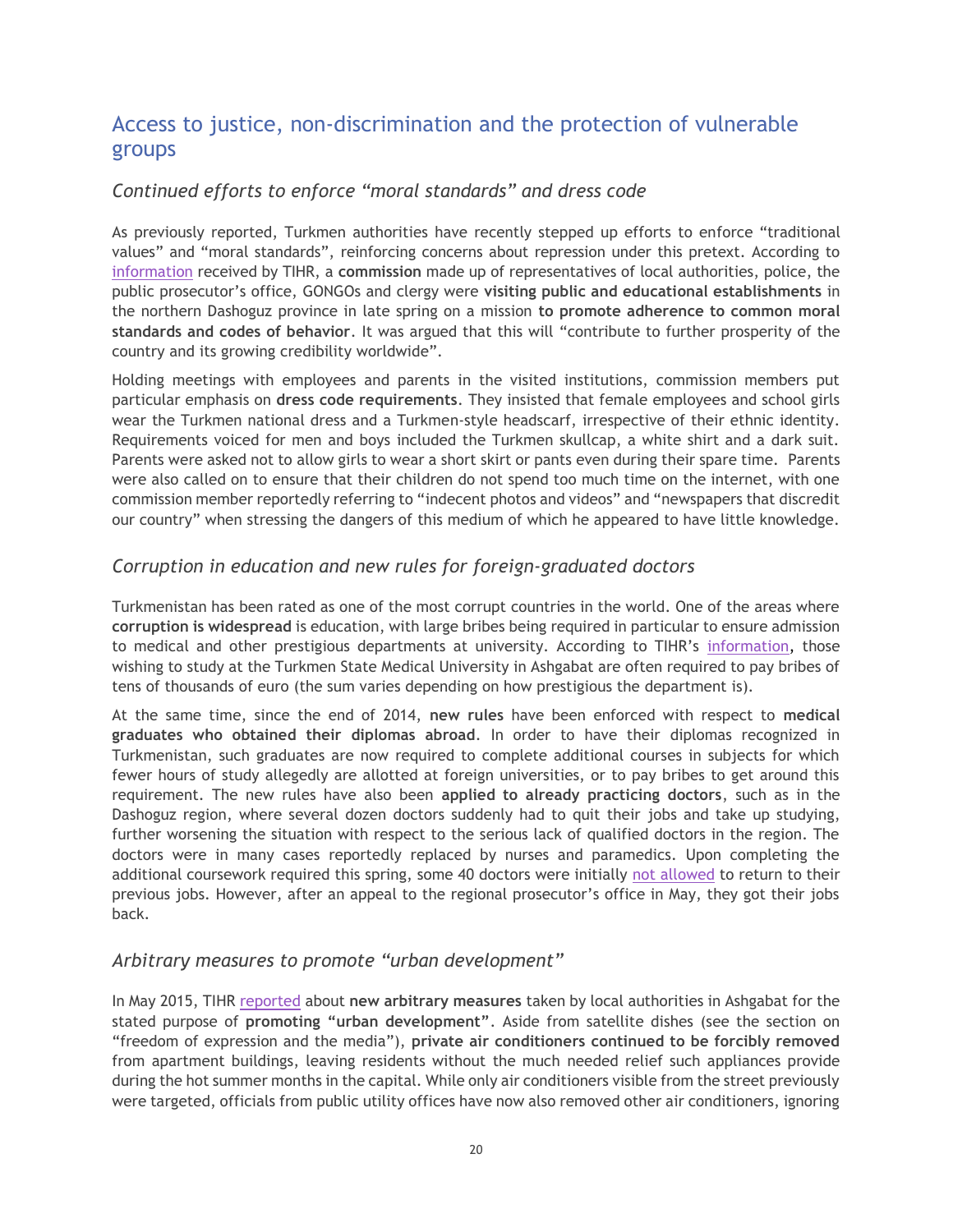arguments by residents that they have already moved these at their own cost to be able to keep them. Following protests against the removal of air conditioners last November, local authorities made a concession and promised that decorative balcony niches designed to hide air conditioners would be installed at the expense of the city. However, this promise has not been delivered on. It is believed that higher-ranking authorities may have been against such a move, fearing that it may encourage further protests.

#### *Pressure on ethnic minority communities*

In July 2015, TIHR received [information](http://www.chrono-tm.org/en/2015/07/turkmenistan-problems-of-ethnic-minorities/) about intimidation and pressure targeting **members of Balochi, Persian and Afghan ethnic communities**, who reside in the south of Turkmenistan. With reference to the tense situation at the country's southern border, security service officials have been holding "preventive talks" with elders from these communities, demanding that they report the names of individuals maintaining "close contacts" with people in Iran and Afghanistan. Elders have also been "recommended" to ensure that Iranian and Afghan TV and radio channels are not broadcasted in the households of their communities and religious literature in the languages of these groups has reportedly been confiscated. As other small ethnic minority groups, the Balochi, Persian and Afghan communities have limited opportunities to practice their culture, and teaching in their languages is not offered in schools in Turkmenistan. According to unofficial results of the 2013 census, some 3000 Balochi, Persians and Afghans currently live in the country. At the time of the 1989 census, this figure was ten times higher.

## *Mass detentions in the fight against "non-traditional" Islam*

According to TIHR's [information,](http://www.chrono-tm.org/en/2015/07/headcount-or-ideology-nsm-officials-and-police-officers-detained-in-turkmenistan-for-links-with-islamist-militants/) since February this year, several hundred people have been detained in a counter-terrorism campaign carried out by the government. Many of them are believed to remain in detention, while a few individuals are known to have been criminally charged and convicted for extremism and terrorism related offenses. There are concerns that some **individuals may have been targeted and arbitrarily apprehended** as part of this campaign **simply for being affiliated with socalled non-traditional Islamic groups.** The authorities perceive all such groups as a threat, even if they do not endorse violence, as they offer an alternative reference framework for residents aside from state structures and thereby challenge the government's all-encompassing control of society. During Friday prayers, imams at state-controlled mosques have [urged](http://www.chrono-tm.org/en/2015/03/turkmen-imams-call-on-to-combat-alien-religion/) believers not to succumb to "alien" forms of Islam. TIHR has also learned that individuals who have been released after being detained during the counter-terrorism campaign have been dismissed from their places of work and barred from travelling abroad.

#### *House demolitions*

It is a long-standing problem in Turkmenistan that **residents of buildings that are demolished** to make way for government construction projects are **not promptly provided with adequate alternative accommodation**. In late July 2015, TIHR reported that the former residents of houses that were torn down together with a Shia mosque in central Ashgabat in April this year had yet to be granted alternative accommodation. The mosque is planned to be replaced with a new one built on the outskirts of the city.

This summer local authorities also [began demolishing](http://www.chrono-tm.org/en/2015/08/all-summer-cottages-around-ashgabat-to-be-demolished/) cottages in the "Shor" holiday village close to Ashgabat, arguing that they have been illegally built. The same arguments have been used with respect to the cottages in other holiday villages outside the capital, which have also been singled out for demolition. However, a decision of the Ashgabat mayor's office from 1997 indicates that permission was granted to build these types of cottages at that time. The demolition of cottages in the "Shor" holiday